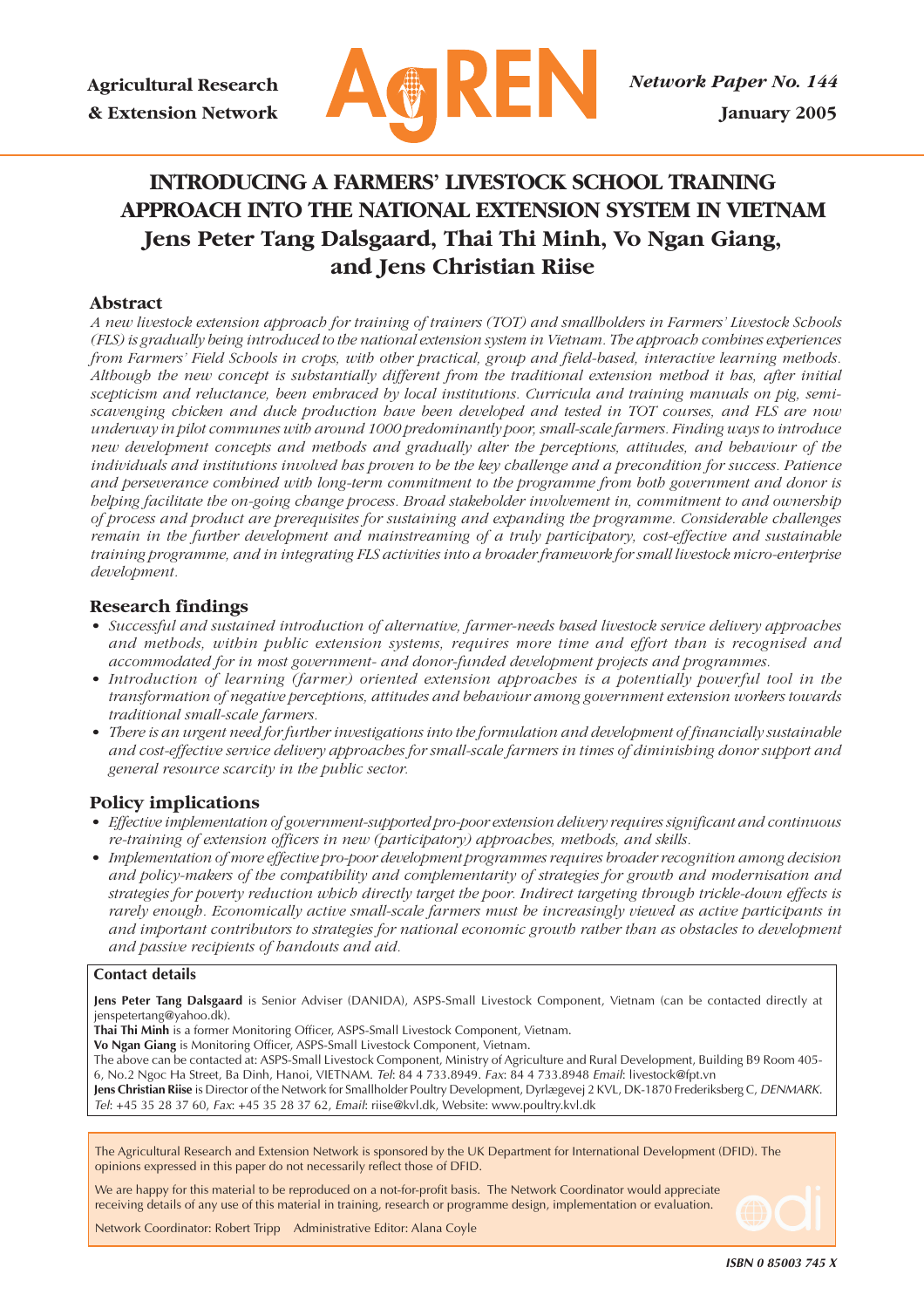### **Acknowledgements**

The FLS programme is hosted by the National Agricultural Extension Centre in the Ministry of Agriculture and Rural Development, Hanoi, under the guidance of the Vice-Director (Livestock) Mrs. Tran Kim Anh. The Small Livestock Component, which finances the FLS programme, is part of a wider, long-term Agricultural Sector Programme supported by the Danish International Development Assistance (DANIDA).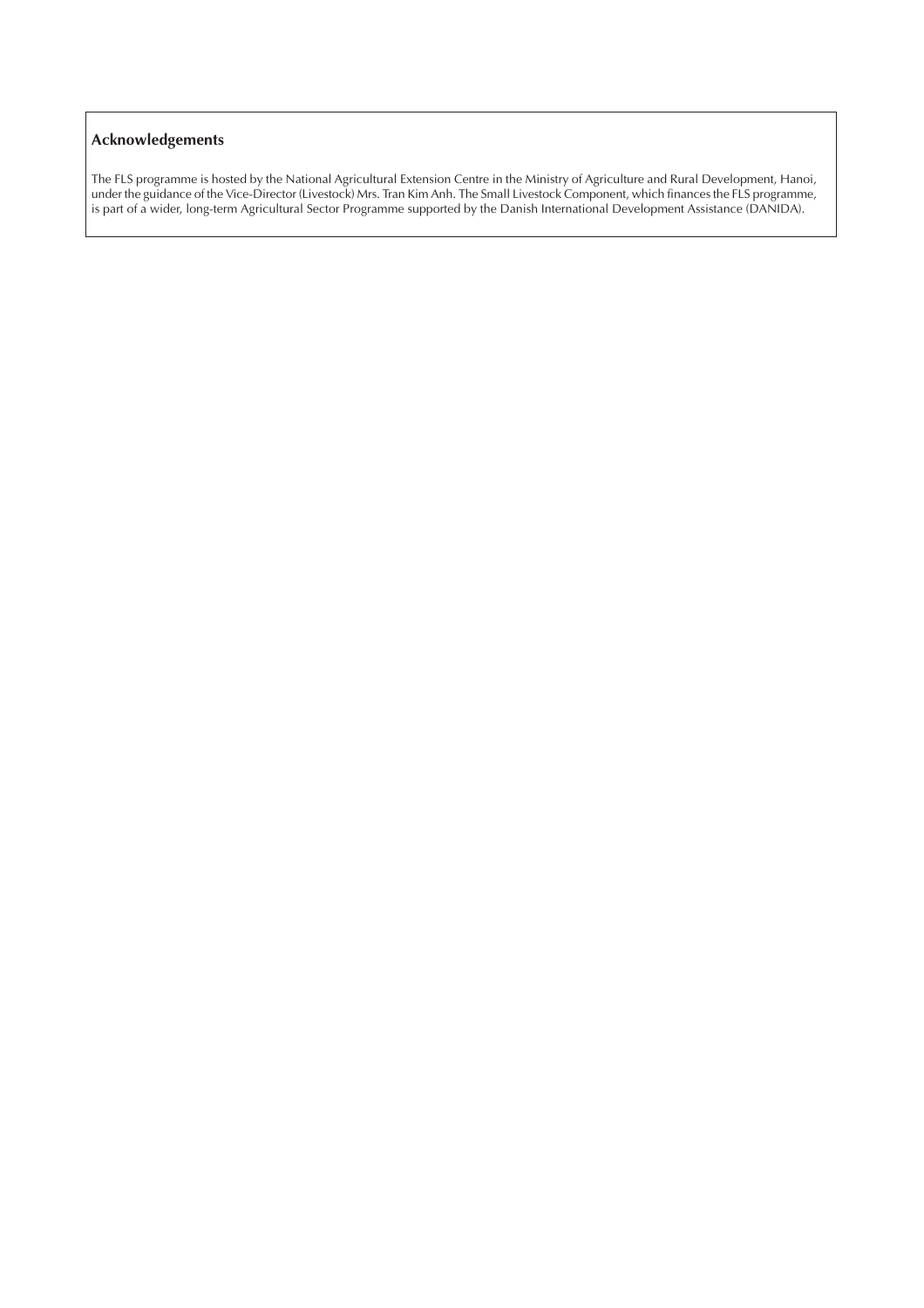## **CONTENTS**

|                  | <b>Abstract</b>                                                                                                                                                                                                                                    | $\mathbf{i}$ |
|------------------|----------------------------------------------------------------------------------------------------------------------------------------------------------------------------------------------------------------------------------------------------|--------------|
|                  | <b>Contact details</b>                                                                                                                                                                                                                             | i            |
| Acknowledgements |                                                                                                                                                                                                                                                    | ii           |
|                  | 1 INTRODUCTION<br>The traditional extension approach                                                                                                                                                                                               | 1            |
|                  | 2 A NEW EXTENSION APPROACH<br>Different development philosophies<br>Step 1: Formulating the Farmers' Livestock School concept<br>Step 2: Developing FLS curricula<br>Step 3: Implementing FLS-TOT courses<br>Step 4: Piloting FLS at village level | 1            |
|                  | <b>3 THE CHALLENGE AHEAD</b><br>Cost-effectiveness and sustainability                                                                                                                                                                              | 11           |
|                  | 4 CONCLUSIONS<br>FLS within a broader enterprise development framework                                                                                                                                                                             | 12           |
|                  | <b>REFERENCES</b>                                                                                                                                                                                                                                  | 13           |
|                  | <b>ENDNOTES</b>                                                                                                                                                                                                                                    | 14           |

### **Boxes and figures** Box 1 Characteristics of livestock extension approaches 2 Box 2 Basic FLS principles 4 Box 3 Proposed features of TOT and FLS courses 5 Box 4 FLS-TOT training modules on smallholder pig, chicken and duck production 7 Box 5 Example of TOT course training schedule for smallholder semi-scavenging 8 chicken production Box 6 Initial budget estimates for FLS 9 Box 7 Farmer selection criteria for FLS 10

| Figure 1 A simple conceptual framework for business development services for |  |
|------------------------------------------------------------------------------|--|
| small livestock enterprise development                                       |  |

**Page**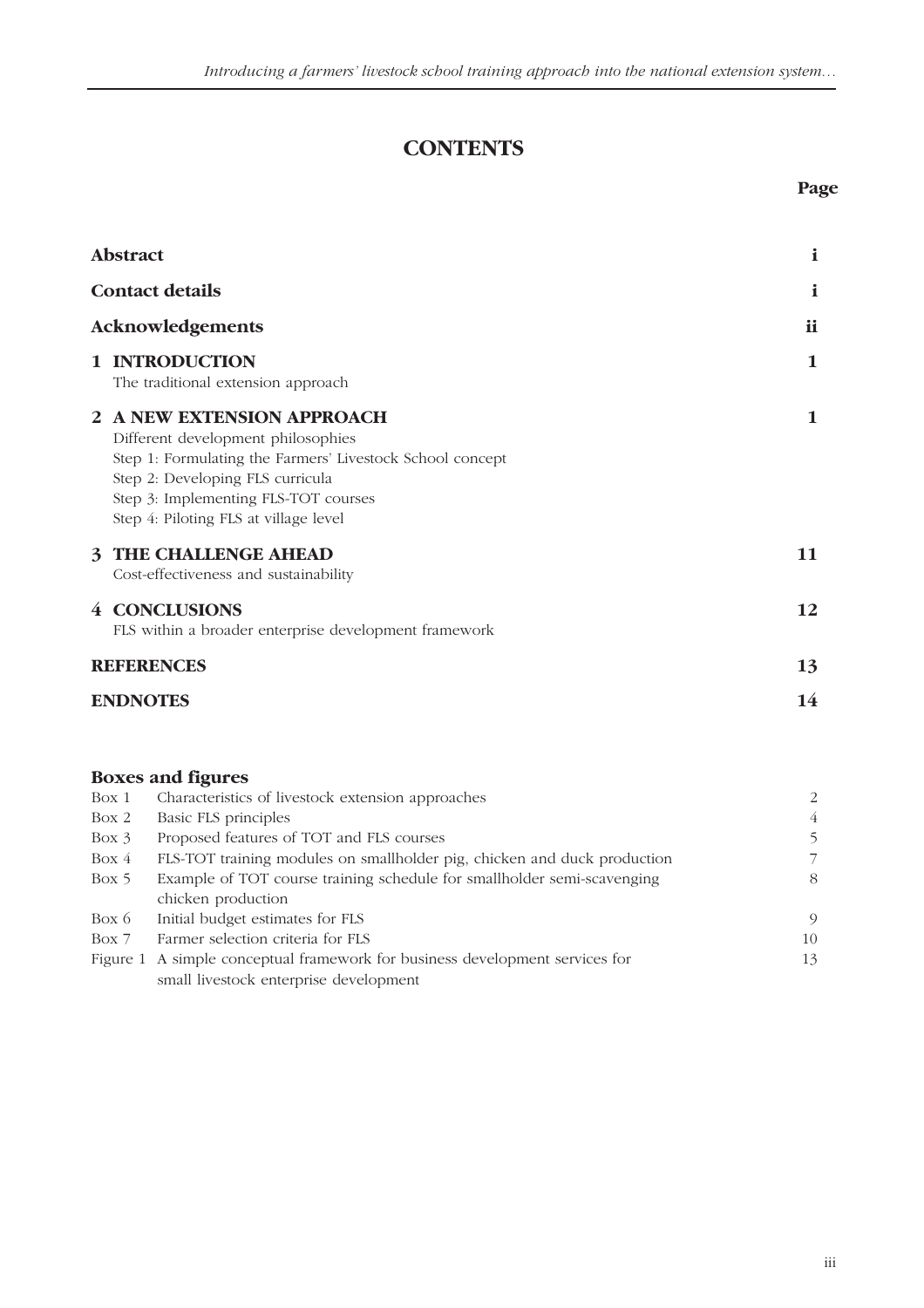## **Acronyms and abbreviations**

| AEA           | Agro-Ecosystem Analysis                             |
|---------------|-----------------------------------------------------|
| <b>CPRGS</b>  | Comprehensive Poverty Reduction and Growth Strategy |
| <b>DANIDA</b> | Danish International Development Assistance         |
| <b>FFS</b>    | Farmers' Field School                               |
| <b>FLS</b>    | Farmers' Livestock School                           |
| <b>INGO</b>   | International Non-Governmental Organisation         |
| <b>IPM</b>    | Integrated Pest Management                          |
| <b>PTD</b>    | Participatory Technology Development                |
| <b>TOT</b>    | Training of Trainers                                |
|               |                                                     |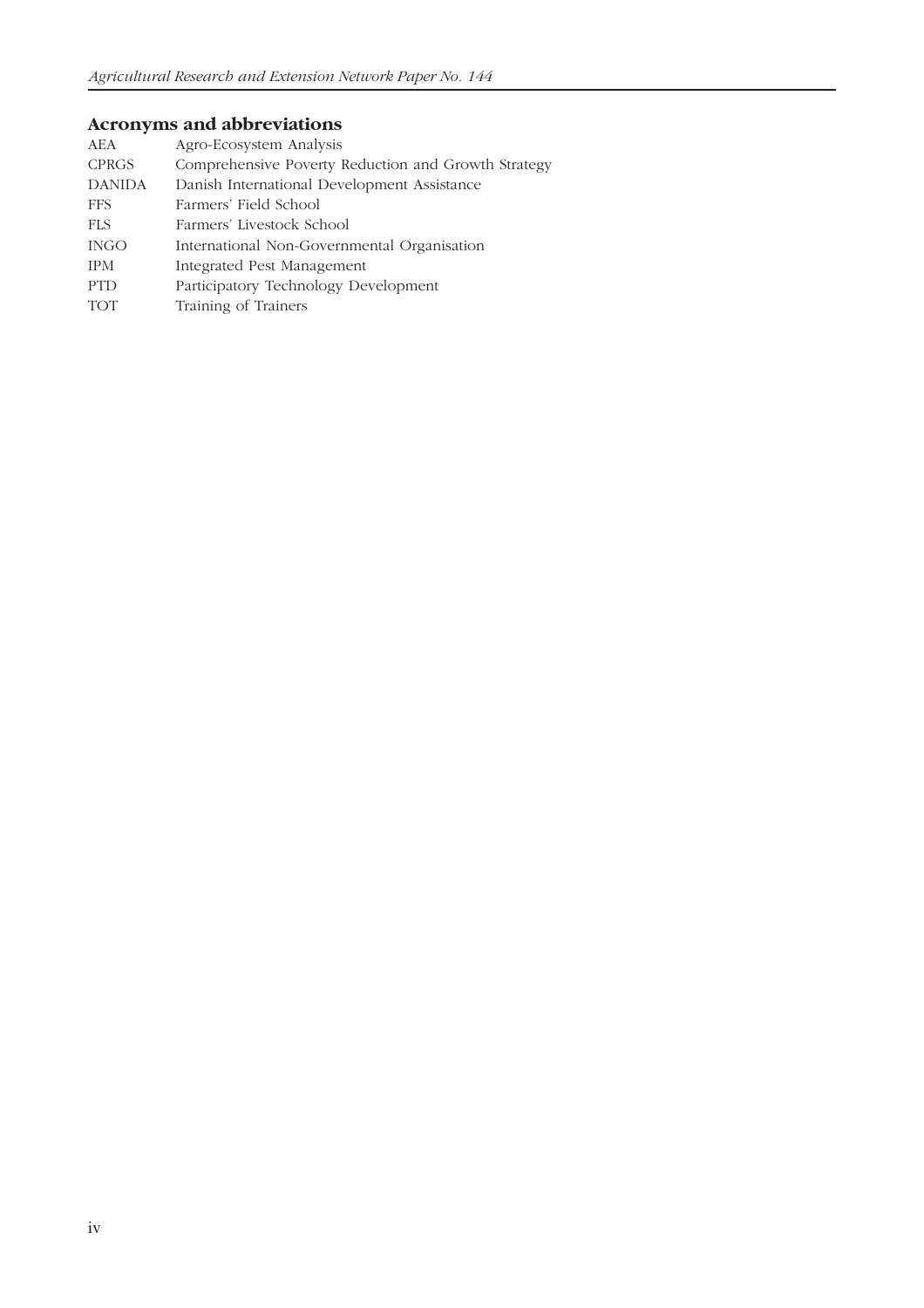#### **1 INTRODUCTION**

#### **The traditional extension approach**

The traditional, government-driven livestock extension approach in Vietnam is based on principles of transfer of advanced, modern technologies via demonstration models established with key farmers, coupled with the use of inputs subsidies to encourage the technology transfer and adoption process (Hoang and Nguyen, 2003). The primary target groups are medium-income and better-off households. It is assumed that the new technologies will spread and reach other farmers, including poor smallholders, through demonstration and trickle-down effects.

Demonstration ('model') farmers are provided with subsidised inputs including animals, feeds, vaccines and housing materials, and a one-off, general training session covering all aspects of animal husbandry and health at the initiation of a model. A standard villageor community-based model involves around fifty farmers and runs for up to one year. Each year new demonstration models are designed for new farmers' groups in new locations.

The models are usually breed-based with the selected breed being more or less synonymous with the model itself. Exotic breeds in particular are popular objects for demonstration and dissemination. Promotion of exotic pig breeds and production of lean pork for domestic and overseas markets is a classic example of a government-supported livestock extension effort in Vietnam.

Models are designed at central, ministerial level in consultation with the provinces and disseminated to local extension services with budget allocations, targets for numbers of models to be implemented and numbers of farmers to be involved. The Ministry of Agriculture and Rural Development supervises the implementation of the models, with little room for flexibility in implementation or budgeting. The provinces also maintain agricultural extension programmes and budgets, very similar to the national programme in terms of methods and recommendations (Hoang and Nguyen, 2003).

The main purpose of these extension models is to help modernise agriculture, promote livestock husbandry among the more capable and wealthy smallholders, and to reach national and provincial targets for growth and production. Performance indicators focus on numbers of models implemented, numbers of sites and farmers reached, numbers of animals supplied (subsidised), weight gain/growth up to the specified ideal live weight, quantities of meat produced, and last but not least funds disbursed. Farmers' acceptance of recommendations is considered one of the criteria for evaluation of programme success, which is done through self-evaluation, i.e. by the

extension system evaluating its own efforts. Feedback from local to central level does play a role in assessing model performance and designing new models, but due to the top-down nature of the extension system and its limited resources (few staff and a general shortage of funds) this evaluation is rarely based on a thorough and critical analysis of detailed and systematically collected farm-level data. The official system, which leaves little room for trial and error, expects to receive reports, which document that activities were successfully implemented and targets were met. There is little evidence that these idealised demonstration models benefit poor small-scale farmers.

The approach is a classic example of what elsewhere has been described as production-focused, institutionally monolithic, centrally directed and organised extension based on the premise that public sector extension structures can effectively reach down to local levels (Farrington et al., 2002). It is an example of top-down extension delivery linked with subsidy schemes, which is constrained by a shortage of funds and human resources and difficulties in retaining government staff in remote locations, making it virtually impossible to reach substantial numbers of, let alone marginalised, households.

#### **2 A NEW EXTENSION APPROACH**

It is within this political-economic framework<sup>1</sup> of planned modernisation and growth that the Agricultural Sector Programme Support (ASPS) was initiated in 2000. ASPS is a long-term, capacity-building and poverty reduction programme supported by bilateral aid from the Danish International Development Assistance (DANIDA). The programme is implemented in various provinces through the relevant departments in the Vietnamese Ministry of Agriculture and Rural Development. The first phase runs from 2000 to 2006, to be followed by a second phase (2007–11).

ASPS spans the crop and livestock sub-sectors, rural finance and farmers' organisations. Its Small Livestock Component, which is managed by the ministry's recently established National Agricultural Extension Centre, supports the development and testing of pig and poultry (chicken and duck) pilot models for increased household income. Particular emphasis is given to poor smallholders, women and ethnic minorities, in line with donor conditions. Livestock is an important source of income for most Vietnamese smallholders, including those in the more remote, marginal areas, where poverty rates are high and where livestock development carries important implications for poverty reduction and income distribution (Nin et al., 2003).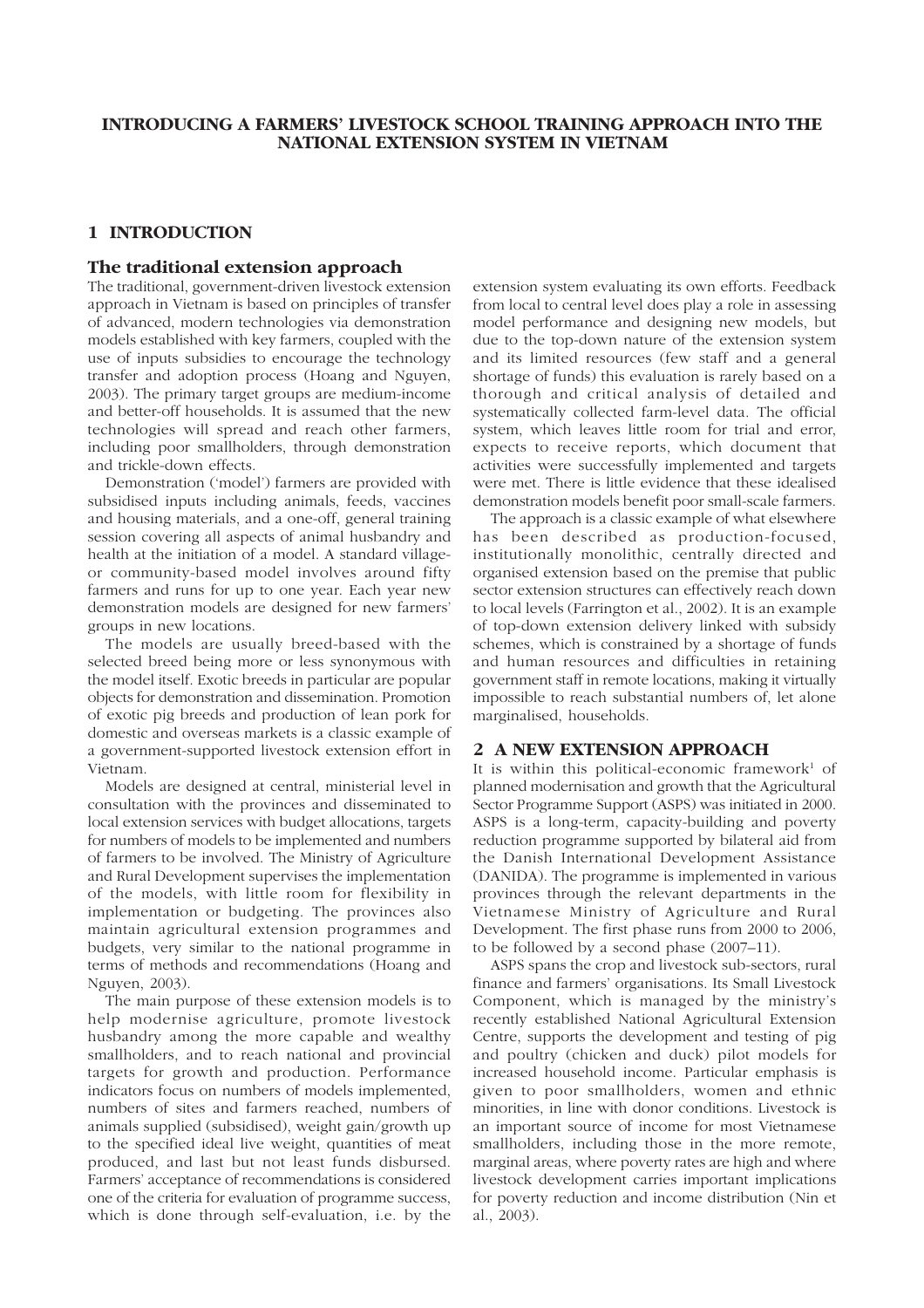The Small Livestock Component introduces an approach to extension which differs substantially from the traditional approach (see Box 1). Many of the underlying notions embedded within the new approach, such as targeting of poor smallholders, promotion of participatory extension methods, seeing extension workers as facilitators of a learning process, and introducing micro-finance in lieu of subsidies, are novel and run counter to conventional, traditional wisdom within the national system.

#### **Different development philosophies**

Participatory extension is still a relatively new concept in Vietnam, not least in the livestock sub-sector. Research and development generally tend to lag behind the crop sub-sector with regard to the introduction and application of participatory methods (Conroy, 2001).

The situation has begun to change, however, encouraged by the presence of international donors and international non-governmental organisations (INGOs), who are busy testing and promoting alternative development frameworks and approaches at grassroots and local levels, combined with advocacy efforts at higher policy levels. The presence of several multi-lateral and bilateral donor agencies exerting pressure on the government for adoption of more propoor, demand-driven and needs-based development, means that poverty reduction rhetoric and thinking are making their way into the national sector framework. The national poverty reduction strategy paper, entitled 'Comprehensive Poverty Reduction and Growth Strategy' (CPRGS 2002; 2003), illustrates the process of change currently underway. Annual updates of the CPRGS are, since the first version was issued in 2002, being prepared by the government in consultation with donors and selected INGOs.

Despite these changes, the focus of public sector civil servants still remains first and foremost on the traditional growth, modernisation and production targets of the command economy, with their associated and familiar modes of operation and implementation. This represents well-known territory with which ministerial departments and (local) government officers are comfortable and the goal-based framework within which they are expected to contribute. Agricultural growth and modernisation continue to be the overriding national priority and the most effective and efficient way to achieve this is, arguably, by channelling government (and donor) resources towards those segments of the agricultural sector that harbour the production potential, i.e. the commercial and semicommercial producers. Modernisation and growth in themselves, however, are not synonymous with equitable development. Vietnam's recent, remarkable and highly acclaimed track record in poverty reduction is marked by a widening gap between rich and poor and deepening poverty particularly in more remote, rural areas (World Bank, 2003).

The lack of attention to poor, marginalised smallholders is reflected in government policies on agricultural extension, which do not mention poverty reduction as a target or the poor as a specific target group. Policies focus instead on 'farmers' in general. National extension promotes 'good farmers' with the necessary conditions and resources (such as land, labour, finances, access and influence). Poor smallholders are instead targeted directly within special, charity-type poverty reduction and hunger eradication programmes for socio-economic development (Hoang and Nguyen, 2003). Long-term capacity building for and with poor, marginalised farmers is not (yet) the mandate of the national extension system. The

|                                                | <b>Box 1 Characteristics of livestock extension approaches</b>                                                                                                                                 |                                                                                                                                                                                                                                                                                                              |
|------------------------------------------------|------------------------------------------------------------------------------------------------------------------------------------------------------------------------------------------------|--------------------------------------------------------------------------------------------------------------------------------------------------------------------------------------------------------------------------------------------------------------------------------------------------------------|
|                                                | The traditional livestock extension approach in Vietnam The new approach of the Small Livestock Component                                                                                      |                                                                                                                                                                                                                                                                                                              |
| Main purpose                                   | To promote increased livestock production for domestic<br>and overseas markets, thereby contributing to national<br>growth targets and the general modernisation of<br>agriculture             | To promote income generation and reduced poverty among poor<br>smallholders, through capacity building among farmers' groups<br>and local extension/service providers                                                                                                                                        |
| Extension<br>method                            | Introduction and transfer of modern technologies through<br>demonstration models with key farmers; wider technology<br>dissemination through demonstration and assumed<br>trickle-down effects | Training of trainers/service providers followed by training of<br>farmers using an intensive, interactive, group-based, practical<br>learning process; dissemination mostly through horizontal farmer-<br>to-farmer interaction and demonstration                                                            |
| Technology<br>focus                            | Promotion of high-yielding exotic breeds and cross-<br>breeds, raised in intensive and semi-intensive commercial<br>systems, supported by subsidised inputs                                    | Promotion of appropriate breeds (local, exotic, crosses depending<br>on local circumstances) raised in semi-scavenging and semi-<br>intensive systems with subsidies gradually being replaced by<br>access to formalised micro-finance                                                                       |
| Primary farmer<br>target groups                | Better off and medium-income farm households, located<br>primarily in well-endowed lowland areas                                                                                               | Poor and medium-income households in more remote, marginal<br>communities (including ethnic minority groups and female-<br>headed households)                                                                                                                                                                |
| Performance<br>indicators/<br>success criteria | Numbers of models and farmer participants; volumes/<br>quantities of animals disseminated and livestock products<br>produced; amounts of subsidies disbursed                                   | Numbers of trainers and farmers trained; impact on livestock<br>production and household performance (income, nutrition, food<br>security, empowerment); improved access to and increased<br>demand for quality services; increased willingness and ability<br>among small-scale farmers to pay for services |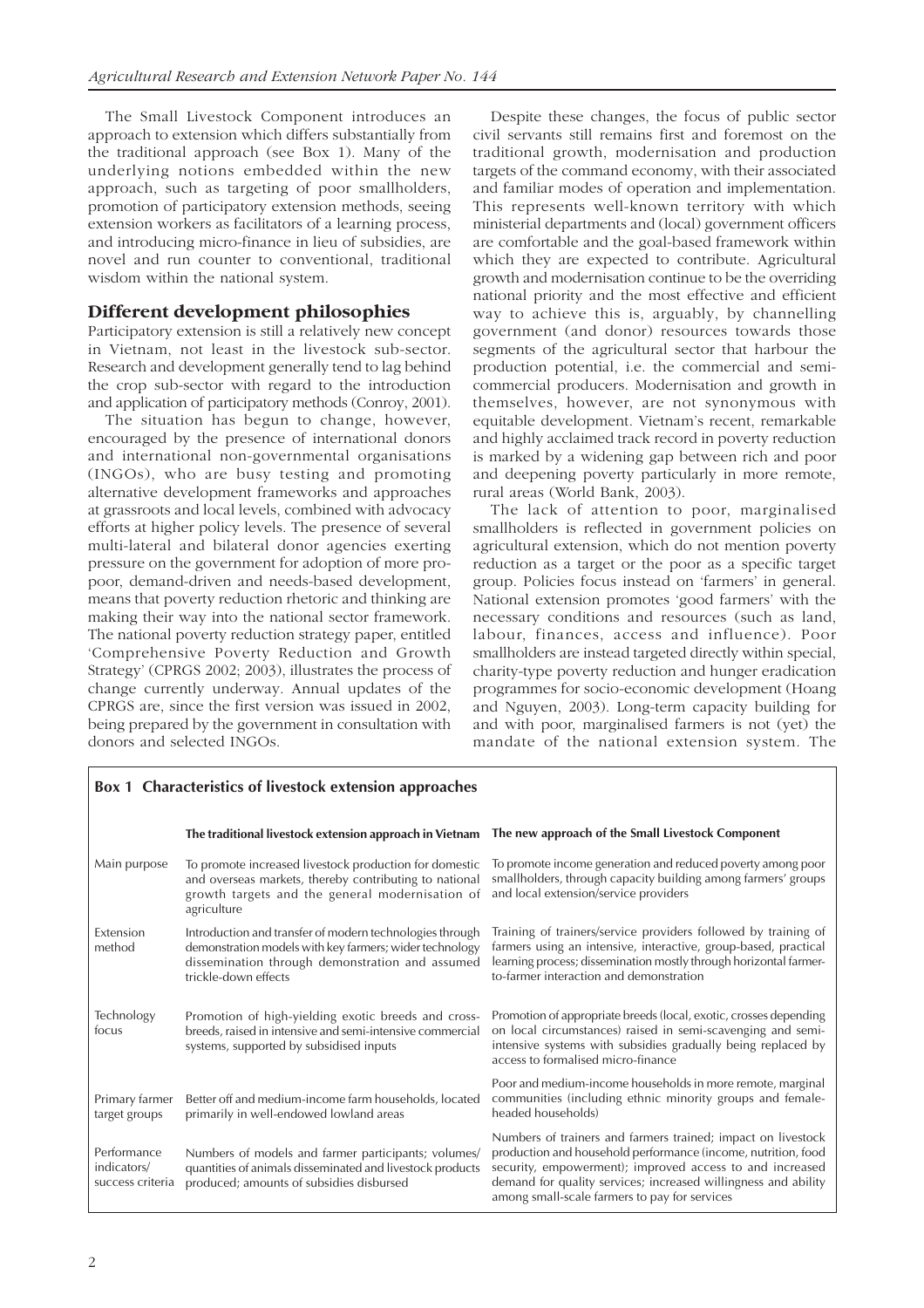management within the ministry of agriculture of propoor extension projects under the most recent phase of the national hunger eradication and poverty reduction programme was for instance assigned to the Department for Settlement and Fixed Cultivation of New Economic Zones, not to the extension department.

In other words, the government's pro-poor development efforts are still considered a separate project outside the normal functions of the extension system (Hoang and Nguyen, 2003). Poor smallholders are not viewed as natural participants in or contributors to national growth and modernisation, despite the fact that they constitute around 30% of the rural population. Rather they are often perceived as an obstacle to growth and modernisation. There are signs however that this may be about to change. The government's decree on agriculture and aquaculture extension services, which was first issued in 1993 when the official extension system was established, is currently undergoing revision. A group of INGOs has been lobbying actively for the revised version of this decree to adopt a more pro-poor focus. Also, a number of large multilateral and bilateral donors within the agricultural extension system has been calling attention to the need for more pro-poor, participatory and demand-driven services and this is likely to have an effect. The final revision of the decree, which is scheduled for approval in late 2004, is an internal process within the government.

In the latest revision of the Comprehensive Poverty Reduction and Growth Strategy (CPRGS, 2003), the government issued a number of policy directives for pro-poor extension, including:

- focus of extension expenditure on disadvantaged areas to ensure that the poor and ethnic groups can benefit from extension services as much as other groups;
- provision to the poor of regular market information updates;
- improved quality of training and extension for the poor;
- research to develop appropriate technologies; and
- support to a variety of voluntary joint and selfmanaged forms of extension services at community level.

Many of these intentions are yet, however, to translate into actual programmes and action on the ground (Hoang and Nguyen, 2003).

Room for the introduction and institutionalisation of alternative extension methods and approaches is thus gradually emerging, albeit not without elements of controversy. Despite having been officially sanctioned by all sides, as part of a government-togovernment agreement in 2000, the new approach introduced by the Small Livestock Component faced initial scepticism and strong resistance among the senior-level civil servants responsible for managing and implementing national and provincial extension programmes. There was, to put it bluntly, minimal interest in promoting small-scale poultry for poor women, rather a strong preference for promoting commercial-scale production of lean pork for export. The differences in development philosophy were eventually resolved following a joint review nearly oneand-a-half years after programme inception. Faced with the prospect closing the Small Livestock Component unless the already agreed objective (poverty alleviation) and approach (participatory extension) were maintained, consensus was eventually reached.

#### **Step 1: Formulating the farmers' livestock school concept**

The next challenge was to conceptualise a Farmers' Livestock School (FLS) training-extension programme, inspired by the well-known Farmers' Field School (FFS) concept applied within the crop sector.<sup>2</sup> The formulation of the FLS concept was to be spearheaded by the ministry's National Agricultural Extension Centre. One part of the challenge was to develop and test a new capacity-building and extension approach, combining methods of interactive, group-based and practical learning-by-doing with training in the specific technical skills and knowledge farmers need to better manage their pig and poultry enterprises. The other part of the challenge was to foster institutional commitment to and ownership of this development and learning process. Simply formulating a new livestock extension approach (although this in itself represents a considerable challenge) would not constitute success unless the national and local organisations responsible for implementing the new approach were part and parcel of the process.

The national Integrated Pest Management (IPM) Programme in Vietnam had, over the past decade, with support from various donor agencies, trained more than half-a-million farmers in IPM-FFS in rice. The FFS approach is already well established, well documented, and widely adopted in many countries throughout the south-east Asian region and elsewhere. More recently, the transfer of concepts and methods into integrated crop-livestock farming systems (Khieu, 1999), smallholder dairy cattle farming (Minjauw, 2001; Minjauw et al., 2003), and smallholder poultry-keeping (Riise et al., 2004) have been explored.

The FFS approach introduces on-farm, practical, discovery-based extension to farming communities through the application of principles of non-formal adult education. Groups of 20 to 30 farmers attend weekly training sessions of three to four hours during the morning, conducted in their own fields where they observe and record data on various agro-ecological performance indicators. Field observations are followed by classroom exercises where collected information is analysed and discussed in sub-groups, followed by presentations and feedback from other participants and trainers. The weekly training sessions are guided by teams of two or three trainers from the local extension services. A complete field school lasts a full growing season, i.e. for modern rice varieties typically three to four months. Prior to conducting field schools, trainers attend Training of Trainers (TOT) courses where they upgrade their technical knowledge of crop management and acquire new skills in facilitation, participatory methods, and adult learning principles.

Farmers who demonstrate particular skills and competence during an FFS may subsequently attend a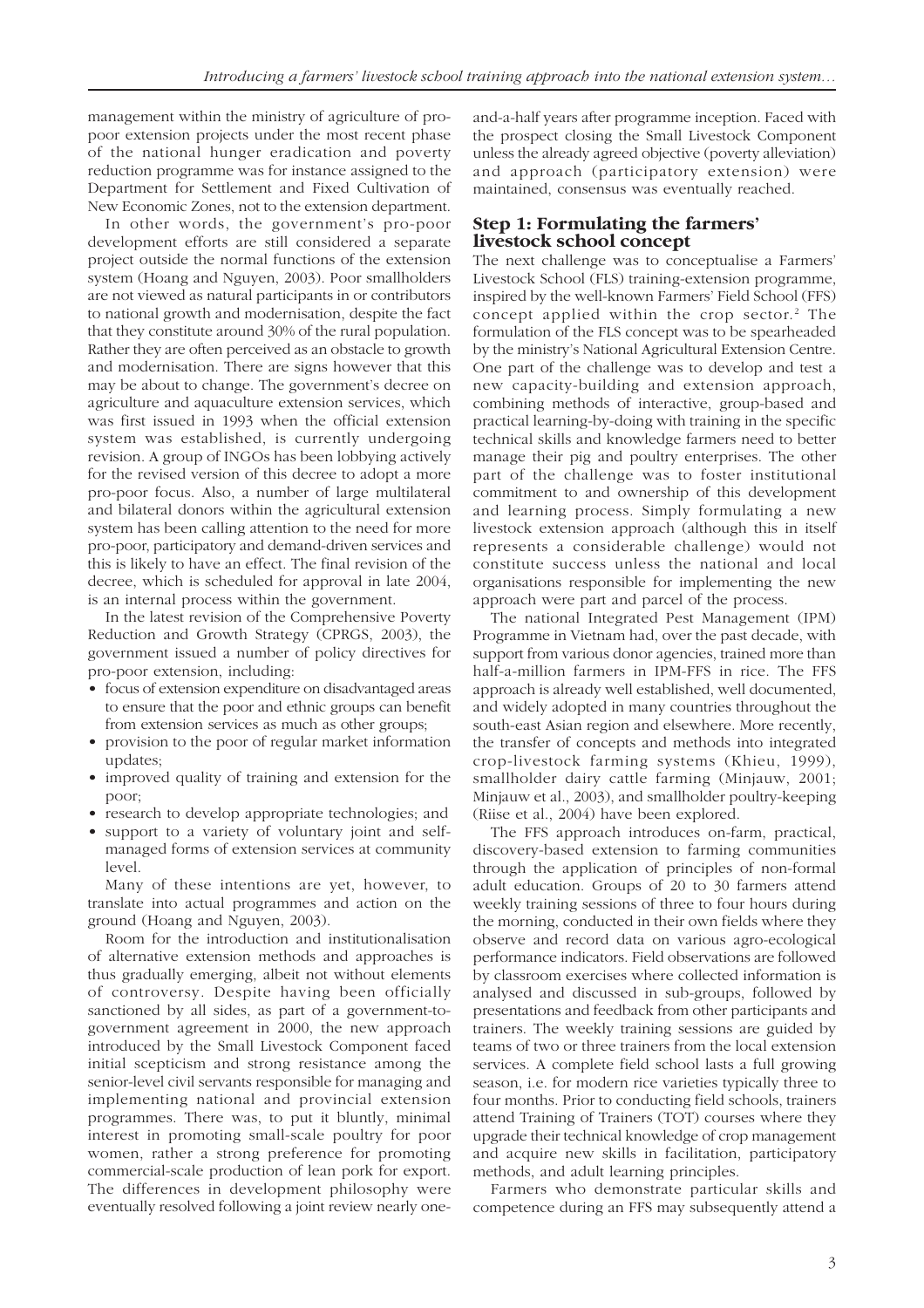TOT course to become so-called Farmer Trainers. Farmer-led extension can thus potentially become an important driving force in the field school approach, and farmers are in some cases found to be the more effective trainers, as was the case in Indonesia, where the FFS approach was pioneered (van de Fliert et al., 1995). Observations made during the national IPM-FFS programme in Vietnam suggest that farmers opt to become trainers for a variety of reasons. These include: a genuine desire to train other farmers and help stimulate local development; prestige; social pressure; eyeing an income opportunity; being under the impression that working for a donor-supported programme is potentially lucrative, etc. There is, however no systematic analysis or a clear picture of what motivates farmers to become trainers. But more worryingly, there is no overall assessment of the value and contribution of Farmer Trainers to the IPM-FFS programme. It is generally believed that Farmer Trainers play an important role within the programme, but this has not yet been thoroughly researched or documented.

The IPM-FFS programme is implemented by the Plant Protection Department and various sub-departments at both central and provincial levels. The plant protection services and agricultural extension services run in parallel at central and local levels, with little inter-institutional interaction. Despite its wide adoption, the FFS approach has not in the past been recognised by the national extension system as an extension approach per se. As is unfortunately the case in too many countries throughout the world, institutional barriers (caused among other things by competition for limited funding and resources) too often prevent collaboration, sharing of resources, and shared learning. The pattern is even repeated within the livestock subsector, with livestock extension and animal health services running as separate, independent systems from central to local levels and with little impetus for crossinstitutional interaction. Fortunately, such institutional divides are now being questioned from both outside and within the system itself, a process which is encouraged by the international donor and NGO community to the extent that at times it becomes a condition for granting support.

In this particular case, the fact that both the Small Livestock Component and the national IPM programme were supported by Danida and were part of the same agricultural sector programme, provided additional impetus for cross-institutional interaction. In practical terms the collaboration manifested itself in initial field visits for livestock officers to observe IPM-FFS activities followed by experts in IPM-FFS training methods participating in livestock extension planning workshops and FLS-TOT courses. This gentle, stepwise, and 'nonthreatening' introduction of new concepts and methods proved feasible. The idea of practical, interactive training of farmers' groups gradually began to take root within the livestock extension system, mixed with a healthy dose of scepticism towards the new approach.

A first outcome of the gradual opening and shift in perceptions and attitudes was the agreement on a set of FLS basic principles (Box 2). This may appear a

#### **Box 2 Basic FLS principles**

- Farmers trained in an interactive mode through learning-bydoing, observation, reflection and dialogue
- Farmers trained together in groups of poor and non-poor for shared learning
- Farmers trained in the application of technologies appropriate to their needs and capacities
- Farmers trained over long periods of time (up to several months) through regular and frequent group sessions
- Farmers trained by multidisciplinary teams of trainers/extension workers acting as facilitators of a learning process

small step forward to those already conversant with community-based, participatory extension and development. With hindsight, however, this represented a significant milestone for the livestock extension system, although it may not have been explicitly presented or even perceived that way at the time. Box 3 presents the recommended features of the upcoming TOT and FLS activities.

#### **Step 2: Developing FLS curricula**

The next test was the preparation of curricula and training manuals for the first round of TOT courses. Despite there being a wide international literature on pig and poultry production there is, given the relative importance of small livestock in smallholder farming systems,<sup>3</sup> a somewhat surprising shortage of training and extension materials directly relevant to smallholder conditions. Village poultry in particular has long remained an overlooked and neglected resource, with a low status in the minds of farmers, extensionists, researchers, development workers, and decision makers. This is the case in Vietnam and elsewhere (Joensen, 2002; Gueye, 2000).

The potential contribution to household performance in terms of income, food security and nutrition, by semi-scavenging and semi-intensive small livestock production systems is only slowly being recognised (Riise et al., 2005). Yet the very fact that scavenging livestock are able to obtain a significant portion of their food for free is one of the main reasons that resource-poor farmers are often able to generate significant (cash) income from producing meat and eggs at competitive prices (Dolberg, 2003). Smallholders have even been found to have a competitive edge due to their diseconomies of scale in livestock production (IFPRI, 2001). The implication is that the efficiencies on smaller farms, based on raising local animals with low cost feedstuffs, may be higher than those on larger farms employing intensive high-quality feed production techniques (Nin et al., 2003). Smallholder pig and poultry development has in recent time attracted more attention<sup>4</sup> and is now increasingly being recognised for its potential contribution towards lifting households out of poverty (IFAD 2004).

The general shortage of relevant literature on extension and development for smallholder pig and poultry production, combined with the novelty of the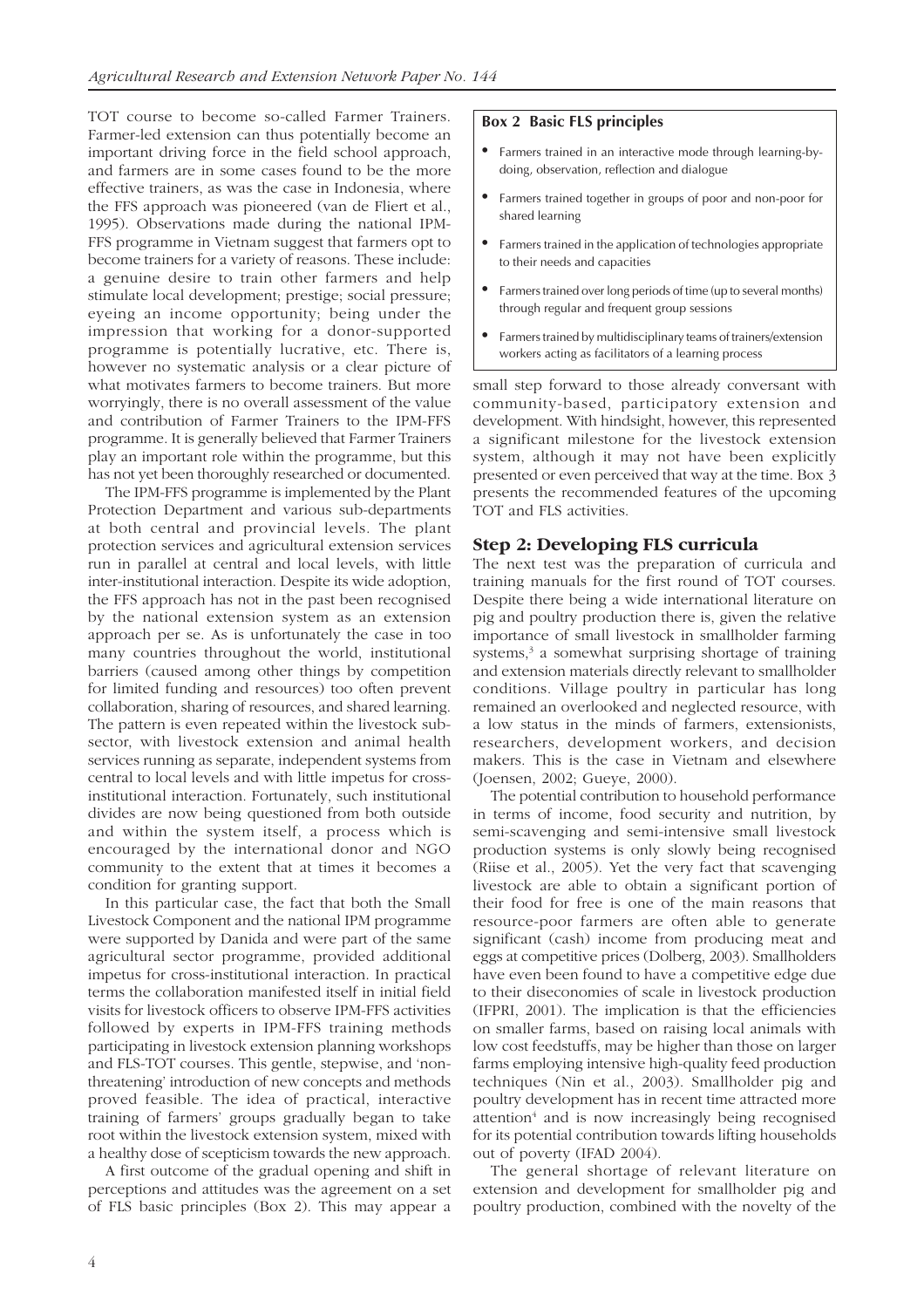|                                  | Box 3 Proposed features of TOT and FLS courses*                                                                                                     |                                                                                                                                                                                      |
|----------------------------------|-----------------------------------------------------------------------------------------------------------------------------------------------------|--------------------------------------------------------------------------------------------------------------------------------------------------------------------------------------|
| <b>Features</b>                  | <b>TOT</b>                                                                                                                                          | <b>FLS</b>                                                                                                                                                                           |
| Target group                     | Groups of local extension workers                                                                                                                   | Groups of 20–30 predominantly poor farmers (mainly<br>women)                                                                                                                         |
| Objective                        | Develop skills in facilitation and organisation of FLS;<br>enhance technical skills                                                                 | Develop practical livestock management skills,<br>analytical skills and skills in knowledge sharing,<br>observation and reflection                                                   |
| Form                             | $1-3$ weeks, $8-10$ hours per day                                                                                                                   | A few to several months (according to the life cycles<br>of small livestock); one training module per week;<br>technical modules with focus on practice lasting 3-4<br>hours per day |
| Tools/teaching<br>aids           | Practical equipment, text and drawings                                                                                                              | Equipment in/around the household supplemented by<br>simple drawings and demonstration samples of<br>alternative equipment                                                           |
| Principles                       | Focus on facilitation, practice, experience sharing,<br>feedback, new skills and theory                                                             | Focus on experiential learning, observations, practice,<br>verbal presentations and experience sharing                                                                               |
| Where?                           | At TOT facility, farmers' training school or similar venue<br>with easy access to villages for village testing and practice<br>with farmers' groups | At village level in farmhouses, community halls or open<br>squares                                                                                                                   |
| By whom?                         | Team of one course leader, one facilitator and maximum<br>4–5 external subject matter experts/resource people                                       | Team of 2-3 trainers per FLS                                                                                                                                                         |
| Evaluation                       | Internal evaluation of trainees and trainers performance                                                                                            | Observations on practice; analysis of economic<br>performance of farmers' own production systems                                                                                     |
| *Adapted from Riise et al., 2004 |                                                                                                                                                     |                                                                                                                                                                                      |

FLS approach, meant that curricula and training manuals had to be developed almost from scratch. They had also to be developed in a way that promoted a new approach without alienating or by-passing the established system and expertise on small livestock development. Maintaining a healthy balance between new and old was crucial to keeping local organisations and individuals on board, focused, motivated, and committed to the change process. Overloading the system with foreign concepts and innovations was potentially counterproductive and could be perceived as a threat, not recognising and respecting the prevailing system and its achievements.

The drafting of training manuals was sub-contracted to the National Agricultural Extension Centre. A team of national animal production, nutrition, livestock breeding and health experts was mobilised, representing a broad spectrum of extension, research, and training institutions. The gaps, especially on participatory training methods and facilitation techniques, were filled by inviting an expert from the national IPM-FFS programme to participate in and contribute to the process and by hiring short-term national and international experts from the public and private sectors.

The process of internalising new concepts and methods and in turn translating them into practical training materials required more effort and time, however, than first envisaged. Identification of suitable training methods and the matching of these with the specific areas of technical knowledge and skills to be conveyed to trainers and farmers required repeated testing, evaluation and revision. The first rough versions of the training manuals tended to advocate extension

messages, technologies and livestock management systems appropriate for commercial producers, but inappropriate for subsistence and small-scale semiintensive systems. The incorporation of participatory training methods was in most cases either missing, somewhat misguided, or incomplete, and the use of pictures, diagrams and visualisation tools to help bring across complex messages in a simple way was either deficient or absent.

There remained in other words, and with hindsight perhaps not surprisingly given the professional training and background of most of the experts within the national system, a strong inclination towards applying the familiar (and thus comfortable) style of top-down instruction. This focused on textbook theory, technological solutions, ready-made formulae and prescriptions, delivered in an instruction mode. Interactive learning and problem solving based on adult learning principles of observation, reflection, dialogue, and sharing of experiences among farmers and between farmers and trainers, within the actual (real) and diverse smallholder context was still unfamiliar territory.

It became clear that adequate time, patience, persistence, flexibility and creativity were required to spur the process on. The idea of relying more on international expertise in order to speed up the exercise was briefly entertained, but rejected on the grounds that it was costly and risked undermining the growing feeling of local ownership of process and product and the growing enthusiasm being detected despite the difficulties. This was first and foremost an internal, institutional learning process and the 'easy' and perhaps tempting option of passing on the job to external consultants might yield quick and professional-looking,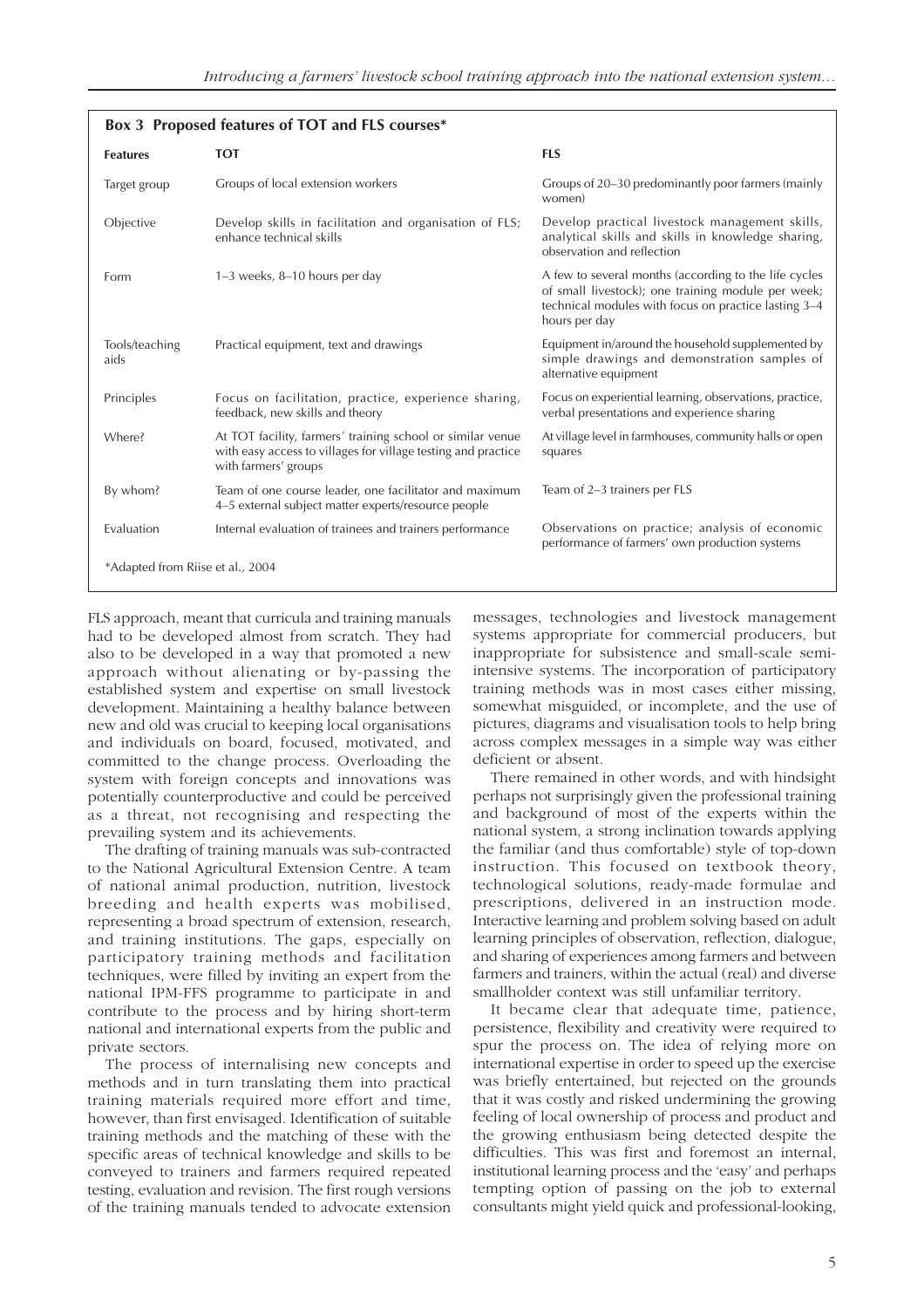but probably also short-lived, results. Rather than buying expertise from outside, the national institutions preferred to access and pay for the use of their own in-house expertise. Again, a delicate balance had to be struck between buying in external knowledge/ resources versus relying on (and paying for) access to internal knowledge.

It was eventually agreed that the more effective and efficient way forward in this case was through a gradual and inclusive learning process, promoting local ownership. Gently pushing and stimulating the process was necessary. Rushing it was risky and might lead to wholehearted rejection of the new extension approach. The professional pride of and power relations of those within the existing system had to be appreciated and respected. Too much 'participatory arm-twisting' by external advisers was not welcome.

#### **Step 3: Implementing FLS-TOT courses**

After nearly nine months of developing curricula and training manuals the first round of TOT courses on smallholder pig, chicken, and duck production was conducted. Between 25 and 30 trainees were selected for each individual course from among provincial, district and commune level livestock service providers, including extension, animal health, and farmers' organisations.

In selecting the participants the criteria of professional competence, authority, sex, age, motivation and institutional affiliation were applied. It was for instance important to ensure that women were adequately represented among the future trainers of farmers, as small livestock husbandry is often the domain of women. It was also important to assure a good institutional spread among the participants in order to make effective use of available and scarce human resources and promote cross-institutional collaboration both vertically (across administrative levels) and horizontally (between organisations at the same administrative levels). The concept of a set of systematic and transparent selection criteria was somewhat novel. Often selection of this kind is left to the discretion of local authorities, who may choose according to individual preference and power relations. The traditional type of selection has its pros and cons, but one possible drawback is that individuals may be identified on a subjective basis of personal alliances and allegiances, rather than on a more objective basis of professional merits and competencies.

As it was not entirely clear at the outset at which administrative level(s) the more qualified, future FLS trainers would be found, it was decided to include officers from all levels in the same TOT courses. The benefits of shared learning and informal networking across administrative levels were generally found to balance costs such as domination by higher-level of lower-level participants. Higher-level officers usually possess superior technical knowledge (they hold higher, often academic, qualifications), but do not necessarily have the best facilitation and training skills or the institutional flexibility and aptitude for acquiring and applying new methods.

Bringing together officers from a diverse range of livestock service organisations proved particularly valuable. Trainees were able to complement one another in terms of technical knowledge and experience (e.g. animal production versus animal health) and in terms of facilitation, organisation and management skills. Through the participation in intensive training courses conducted over periods of two to three weeks, these government and nongovernment officers were given a rare chance to interact and initiate networks.

The duration of the TOT courses ranged from two to three weeks according to the amount of technical matter that needed to be covered. The courses consisted of a mixture of classroom sessions on technical topics delivered by the lecturers ('Master Trainers') combined with simulation exercises in the classroom, where trainees assumed the roles of trainers and farmers respectively. This was followed by field practice sessions with groups of trainees practising their skills on groups of farmers. Feedback mechanisms and evaluation sessions by trainers and trainees were incorporated throughout the TOT courses. This particular aspect of the training – the open and shared performance evaluation – was unfamiliar and difficult for many participants during the early stages of the training courses. The problem usually disappeared with time and in the end this internal evaluation process was found to be an important tool for building confidence and enhancing self-esteem among trainees. At the end of each TOT course a more formal examination and evaluation of all participants was conducted by the Master Trainer team, with the results suggesting that around 30–40% of the trainees possessed the necessary skills and capacity to become good FLS trainers.

The Master Trainers for the first round of TOT courses were selected from central-level government officers who had been involved in developing the draft curricula and training manuals. Short-term national and international TOT methods experts were engaged to coach them and assist in skills building, especially within the area of participatory training/facilitation. It is anticipated that some of the more skilled and competent participants in the TOT courses, after having gained hands-on experience of conducting FLSs with farmers' groups, will be offered additional advanced TOT training to enable them to graduate and become Master Trainers responsible for conducting TOT courses within their own provinces. In this way they would be gradually building the local, institutional human resource capacity required to sustain and expand the FLS programme.

Towards the end of the first round of TOT courses, the curriculum was reviewed and a finalisation workshop conducted. Master Trainers, trainees, resource persons and artists/draftsmen gathered for three days to incorporate the lessons learnt and complete the three curricula and practical training manuals on smallholder pig, chicken and duck production. This was followed by submission of the manuals for final editing and approval to the Ministry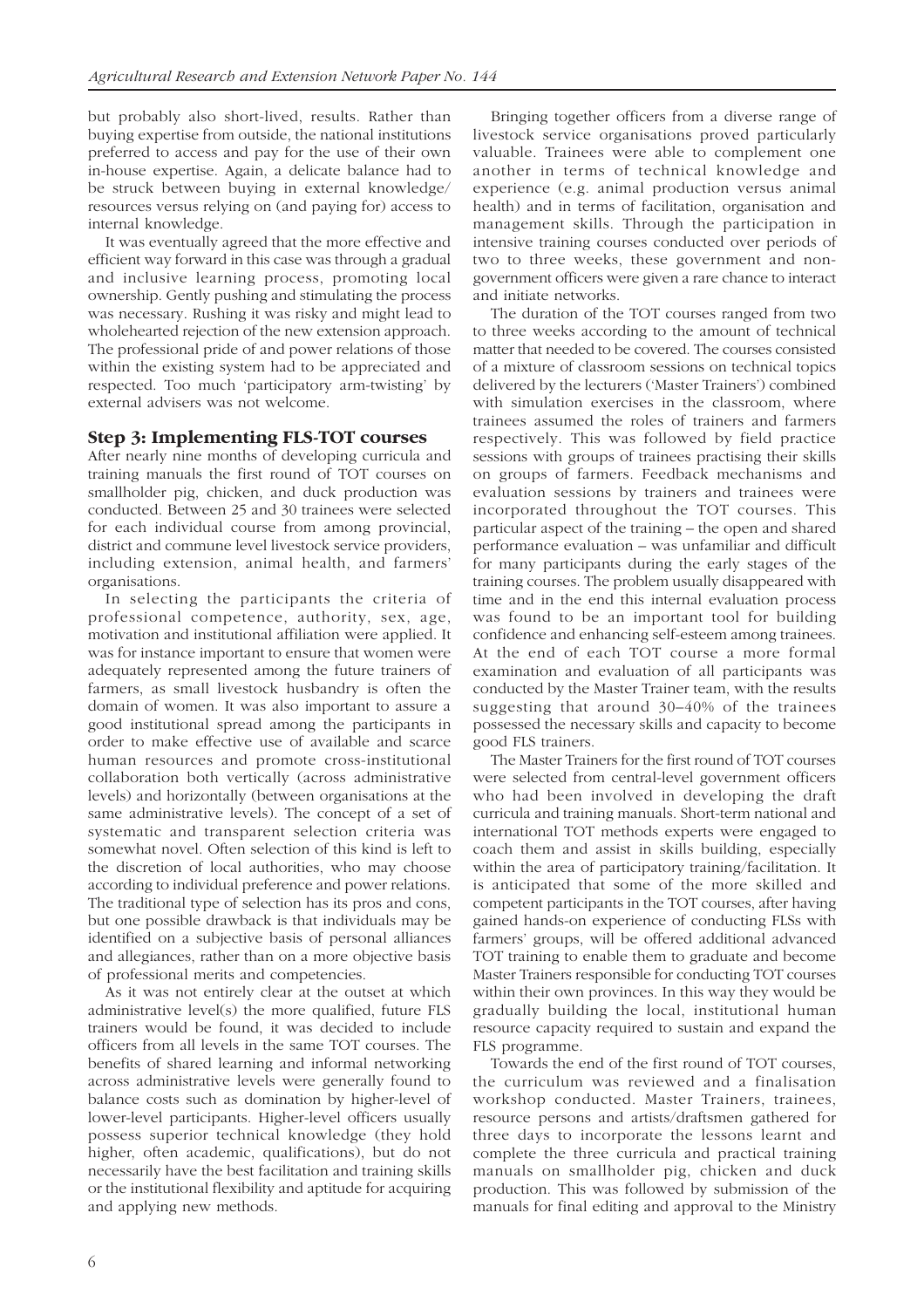of Agriculture and Rural Development, before sending them to the publisher. Approximately one-and-a-half years had passed since the team began developing the curricula.5

Box 4 gives an overview of the technical topics covered in the training modules of the three different TOT courses on smallholder pig, chicken, and duck production. Box 5 outlines a detailed schedule for the TOT course on smallholder chicken production.

It is evident from the contents of Boxes 4 and 5 that the overall focus remains on the traditional issues of technology promotion and technological solutions. The order and contents of the training modules still very much reflect the thinking of the official extension system. For instance proper breeds and breed selection, which figure so strongly in the mindsets of government officials as the precondition for successful small livestock development, are introduced up front in the FLS curriculum. Other topics such as data recording, farm management and production economics are not introduced until midway through the curriculum, although some would argue that these topics should be introduced earlier and be given more weight as the

very basis for improved livestock enterprise management. It is also striking that animal health features very prominently. Disease is generally a major constraint to small livestock production, particularly in scavenging systems within densely populated areas. The outbreak of bird flu in Vietnam in late 2003 and the ensuing cull of more than forty million birds or about one sixth of the national flock sharpened the focus on veterinary issues. Bird flu was not included in the FLS curriculum for poultry, however, due to unfamiliarity with the disease at the time the curriculum was prepared (the disease did not officially occur in Vietnam prior to the epidemic).

Similarly, the curriculum does not (yet) introduce new participatory resource management concepts and experimental tools such as agro-ecosystem analysis (AEA) and participatory technology development (PTD), which are being promoted in livestock schools elsewhere (see for instance Minjauw, 2001). These concepts are still largely foreign to the extension system, although experimentation with farmers through PTD is being introduced by various INGOs in some areas at the local level<sup>6</sup>.

| no.            | Module Pig FLS                                                     | <b>Chicken FLS</b>                                                         | Duck (incl. Muscovy ducks) FLS                                     |
|----------------|--------------------------------------------------------------------|----------------------------------------------------------------------------|--------------------------------------------------------------------|
| 1              | Breeds and breed selection                                         | Breeds and breed selection                                                 | Breeds and breed selection                                         |
| $\overline{2}$ | Feeds and nutrient requirements                                    | Feeds and nutrient requirements<br>(of semi-scavenging chicken)            | Feeds and nutrient requirements                                    |
| 3              | Feed preparation                                                   | Feed preparation<br>(for semi-scavenging chicken)                          | Shelter and equipment                                              |
| 4              | Stye and pigpen                                                    | Housing, equipment, and scavenging area                                    | Feed preparation                                                   |
| 5              | Sow raising (growing period)                                       | Raising 0-4 week chicks                                                    | Raising laying ducks                                               |
| 6              | Sow heat detection and<br>(artificial) insemination                | Raising semi-scavenging<br>broilers from 5 weeks                           | Egg hatchery and hatching<br>techniques                            |
| 7              | Raising a pregnant sow                                             | Raising 5-20 week semi-scavenging<br>pullets (layers)                      | Data recording and economic<br>calculations                        |
| 8              | Preparing and assisting the<br>farrowing sow                       | Raising semi-scavenging<br>layers from 21 weeks                            | Hygiene and disease prevention                                     |
| 9              | Caring for the sow and<br>raising suckling piglets                 | Egg selection, preservation and natural<br>hatching methods                | Diseases: Duck plague                                              |
| 10<br>11       | Raising weaning piglets<br>Boar keeping                            | Data recording and economic calculations<br>Hygiene and disease prevention | Diseases: Fowl cholera (pasteurellosis)<br>Diseases: salmonellosis |
| 12             | Raising fattening pigs                                             | Common viral diseases (incl. Newcastle)                                    | Diseases: filaria worm                                             |
| 13             | Data recording and economic<br>calculations                        | Gumboro and fowl pox diseases                                              | Diseases: aflatoxicosis                                            |
| 14             | Hygiene and disease prevention                                     | Bacterial diseases (incl. fowl cholera)                                    |                                                                    |
| 15             | Diseases: classical swine fever                                    | Diseases: asthma (CRD)                                                     |                                                                    |
| 16             | Diseases: swine pasteurellosis                                     | Parasitic diseases                                                         |                                                                    |
| 17             | Diseases: salmonellosis in pigs                                    | Comparison of common viral, bacterial<br>and coccidiosis diseases          |                                                                    |
| 18             | Diseases: erysipelas                                               |                                                                            |                                                                    |
| 19             | Diseases: leptospirosis                                            |                                                                            |                                                                    |
| 20             | Post-weaning head oedema<br>(disease caused by haemolytic e. coli) |                                                                            |                                                                    |
| 21             | Parasitic diseases in pigs                                         |                                                                            |                                                                    |
| 22             | White diarrhoea in piglets                                         |                                                                            |                                                                    |
| 23             | Manure management and recycling                                    |                                                                            |                                                                    |

#### **Box 4 FLS-TOT training modules on smallholder pig, chicken and duck production**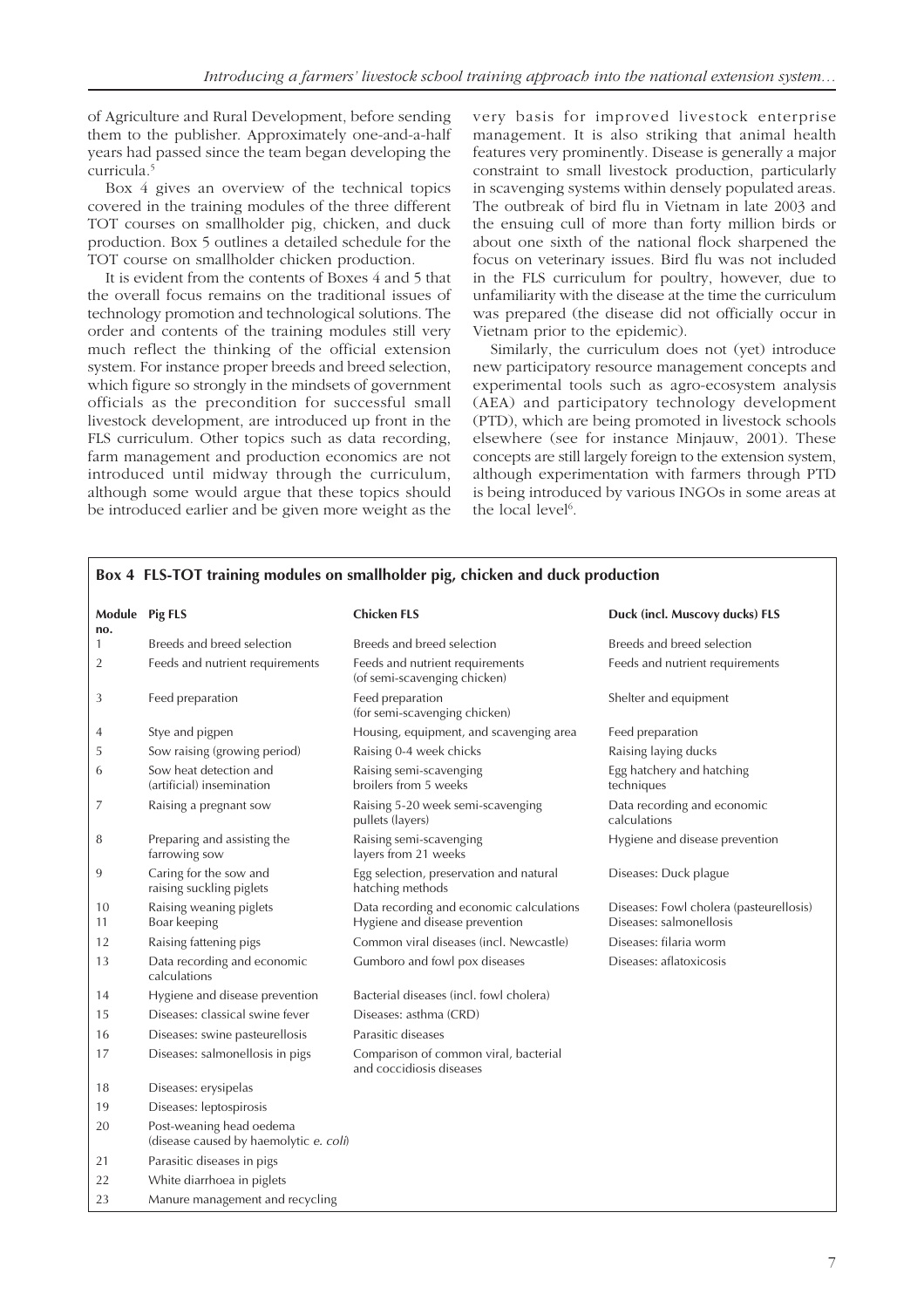One could thus argue that the FLS curriculum development process so far has not been very effective in terms of introducing new tools to incorporate farmers' perspectives, knowledge or preferences, thus making the extension process genuinely participatory. In this respect it retains a distinct flavour of traditional top-down, technocratic extension-development. However, compared to what existed before, it is fair to say that the FLS approach has come a long way in terms of changing attitudes and behaviour towards poor smallholders. Everything comes at a price and to attempt to introduce wholehearted farmer participation right from the outset would most likely have amounted to overload; chances are that the FLS concept simply would have been rejected outright by the national system. The evolution of the FLS programme is still in the early stages and can only move as fast as the established extension system is able and willing to transform itself. This is the price of opting to operate within the national sector framework and of trying to change institutions from within in the name of national ownership and control.

#### **Step 4: Piloting FLS at village level**

Following the first round of TOT courses, a series of consultative brainstorming meetings was held in the pilot provinces with local authorities and extension providers at provincial, district and commune levels. This was to discuss feasible ways and mechanisms to implement and manage the FLS programme. The discussions focused on issues such as:

- numbers of FLS to be initiated;
- numbers of farmers per FLS;
- farmer selection criteria;
- targeting of poor and non-poor economically active households;
- inclusion of men and women and different ethnic groups;
- selection of trainers and composition of training teams;
- FLS cost norms, including fees and allowances for trainers and farmers;
- budgets for stationery and teaching aids; and
- support to farm input subsidies.

In the same way that the official extension system in Vietnam is used to providing subsidised inputs to

|                     | Box 5 Example of TOT course training schedule for smallholder semi-scavenging chicken production                                                                                       |
|---------------------|----------------------------------------------------------------------------------------------------------------------------------------------------------------------------------------|
| Day<br>$\mathbf{1}$ | <b>Activities</b><br>Opening and class organisation<br>General introduction of TOT, objectives, trainers, trainees, and expectations<br>Introduction of participatory training methods |
| $\overline{2}$      | Module 1: Breeds and breed selection<br>Module 2: Feeds and nutrient requirements of semi-scavenging chicken                                                                           |
| 3                   | Module 3: Feed preparation for semi-scavenging chicken<br>Module 4: Housing, equipment, and scavenging area                                                                            |
| $\overline{4}$      | Field practice with farmers' groups in the village (modules $1-3$ )<br>Evaluation and lessons learnt in modules 1–3 (contents, methods and skills)                                     |
| 5                   | Module 5: Raising 0-4 week chicks<br>Module 6: Raising semi-scavenging broilers from 5 weeks                                                                                           |
| 6                   | Field practice with farmers' groups in the village (modules 4-6)<br>Evaluation and lessons learnt in modules 4–6 (contents, methods and skills)                                        |
| 8                   | Module 7: Raising 5 to 20 week semi-scavenging pullets (layers)<br>Module 8: Raising semi-scavenging layers from 21 weeks                                                              |
| 9                   | Module 9: Egg selection, preservation and natural hatching methods<br>Module 10: Data recording and economic calculations                                                              |
| 10                  | Field practice with farmers' groups in the village (modules 7-9)<br>Evaluation and lessons learnt in Modules 7–9 (contents, methods and skills)                                        |
| 11                  | Module 11: Hygiene and disease prevention<br>Module 12: Common viral diseases (incl. Newcastle)                                                                                        |
| 12                  | Field practice with farmers' groups in the village (modules 10–12)<br>Evaluation and lessons learnt in modules 10-12 (contents, methods and skills)                                    |
| 14                  | Module 13: Gumboro and fowl pox diseases<br>Module 14: Bacterial diseases (incl. fowl cholera)                                                                                         |
| 15                  | Field practice with farmers' groups in the village (modules 13-14)<br>Evaluation and lessons learnt in modules 13-14 (contents, methods and skills)                                    |
| 16                  | Module 15: Asthma (CRD) disease<br>Module 16: Parasitic diseases<br>Module 17: Comparison of chicken common virual, bacterial and coccidiosis diseases                                 |
| 17                  | Field practice with farmers' groups in the village (modules 15-17)<br>Evaluation and lessons learnt in modules 15-17 (contents, methods and skills)                                    |
| 18                  | Final examination<br>Summary and closing ceremony                                                                                                                                      |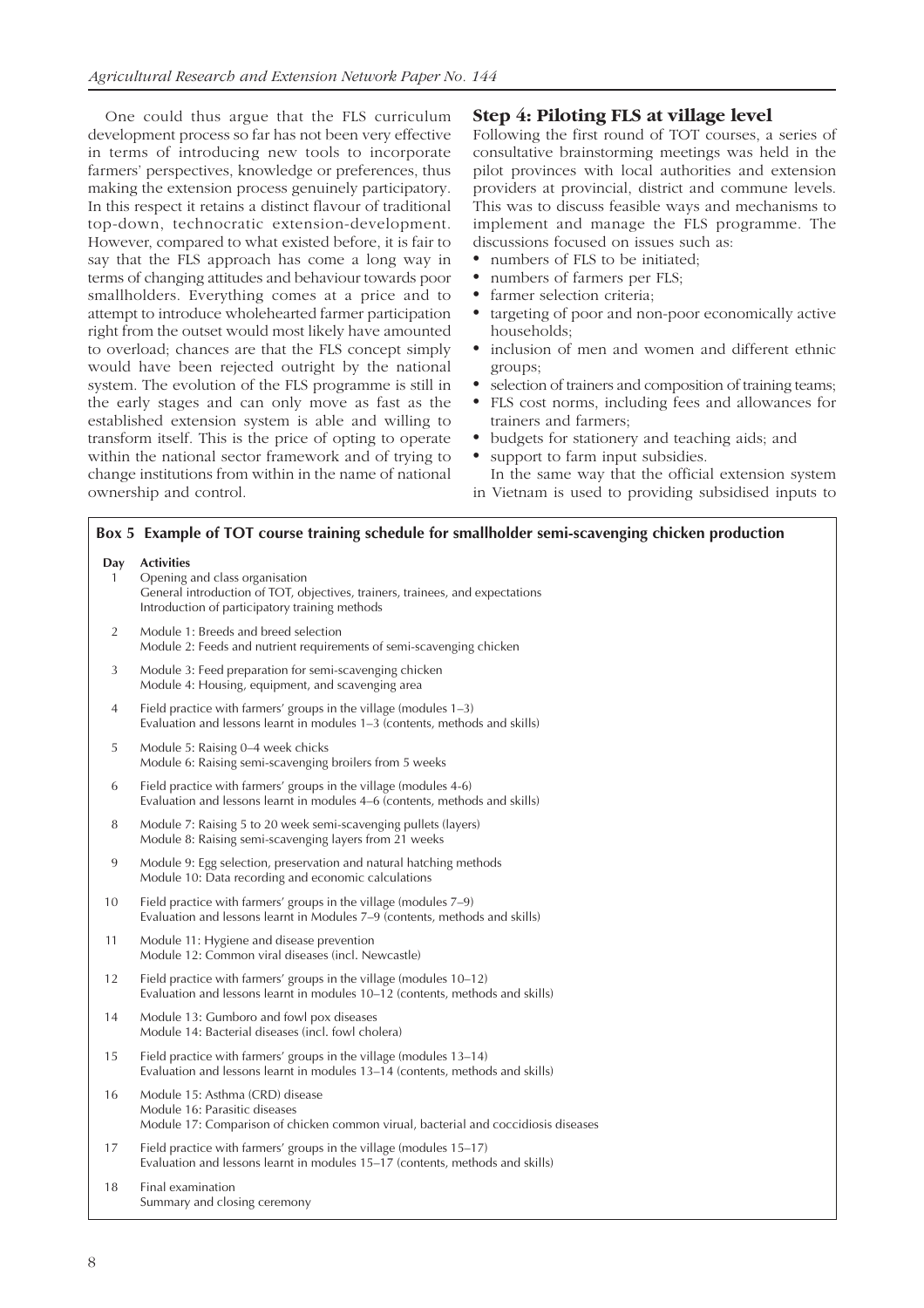farmers, it is also accustomed to paying farmers for attending training sessions and providing extension officers with extra payment incentives for delivering the training. The limited size of the official extension budget automatically restricts the extent to which this is practised in reality, but where additional funds from alternative sources may be available, donors and INGOs usually encounter strong pressure to support allowances for farmers and extension staff.

For many government officers it appears literally unthinkable not to apply these measures and they advance various arguments in support of their position. Foreign development workers in Vietnam almost inevitably hear such assertions that the farmers, especially the poorer ones, will not be able, happy or cooperative unless allowances are paid or inputs subsidised, and the scheme will therefore not succeed. Or, the farmers have to be compensated for time spent away from the field, especially when they have to walk long distances and sit long hours to attend the training sessions. Another is an admission that it is perhaps possible to operate training schemes in other countries without subsidies or payments to farmers but conditions in Vietnam are very different and the farmers extremely poor. There is no doubt that many civil servants genuinely believe that it is impossible to implement extension activities successfully without this kind of facilitation (and frequently farmers echo these views). Some of the anxieties voiced reflect a concern for fair treatment of the farmers, especially the poor. There is however another side to the story. Government funds flow from higher to lower levels, i.e. from central to provincial, from provincial to district and from district to commune levels. At each level some of the funds are withheld for various (and to the outsider at least

not always fully transparent) reasons and purposes, and there is a strong desire and pressure in the system to increase the total flow of funds. Donor funds are not necessarily subject to the same kind of scrutiny and control as government funds and are therefore potentially more at risk from abuse and corruption. The potential downside to paying farmers for attending training is, aside from the financial cost implication, the fact that it becomes difficult to assess to what extent farmers are motivated by the need for and quality of the training – i.e. whether the training is meeting and satisfying a genuine capacity building demand - or whether farmers are attracted primarily by the monetary compensation itself. In addition, there is the risk that the training sessions are attended by household members who wish to collect the training fee at the expense of the household members who are in charge of managing small livestock (typically women).

Donor agencies and INGOs aspiring to operate within the national set-up but which emphasise principles of transparency and accountability, find themselves caught up in a dilemma. The end result is an unfortunate plethora of payment and incentive systems, procedures, guidelines and parallel structures across government-donor-INGO supported projects and programmes. Individual arrangements too often reflect the bargaining power, negotiation skills, experience, and principles of the foreign agencies and organisations involved and the experience (or lack of it) of their individual representatives on the ground. Insufficient coordination among donors, as well as between donors and government, results in potential duplication of efforts, inefficiencies, and in programmes and projects which may be making life difficult for themselves and for one another. Maintaining inefficient structures or

| <b>Cost Items</b>                                                                                              | Pig FLS<br>vnd*        | <b>Chicken FLS</b><br>vnd | <b>Duck FLS</b><br>vnd |
|----------------------------------------------------------------------------------------------------------------|------------------------|---------------------------|------------------------|
| Opening day: max. 50 participants @ 5,000vnd/person                                                            | 250,000                | 250,000                   | 250,000                |
| Field day/closing ceremony: max. 50 participants $\omega$ 5,000 vnd/person                                     | 500,000                | 500,000                   | 500,000                |
| Farmers' allowances: 24 farmers/day @ 4,000vnd/farmer                                                          | 2,208,000              | 1,632,000                 | 1,248,000              |
| Notebooks and pens for 24 farmers                                                                              | 120,000                | 120,000                   | 120,000                |
| Visual aids & other training materials                                                                         | 400,000                | 400,000                   | 300,000                |
| Miscellaneous stationery (35,000vnd/module)                                                                    | 805,000                | 595,000                   | 455,000                |
| Trainers' fees: 3 trainers/day @ 40,000vnd/trainer (incl. opening and<br>closing days and one preparation day) | 3,120,000              | 2,400,000                 | 1,920,000              |
| Trainers' transport allowances (where applicable): 20,000vnd/trainer/<br>day for up to three trainers          | 1,560,000              | 1,200,000                 | 960,000                |
| Fees for monitoring and back-stopping visits by provincial officers: 10<br>person days @ 40,000vnd             | 400,000                | 400,000                   | 400,000                |
| Transport allowances for provincial officers (where applicable): 10<br>person days @ 20,000vnd                 | 200,000                | 200,000                   | 200,000                |
| Accommodation allowances for provincial officers (where applicable):<br>10 person days @ 20,000                | 200,000                | 200,000                   | 200,000                |
| Total cost (vnd)                                                                                               | 9,763,000              | 7,897,000                 | 6,553,000              |
| Maximum Average cost per farmer trained*                                                                       | 407,000vnd<br>(US\$26) | 329,000vnd<br>(US\$21)    | 273,000vnd<br>(US\$17) |

#### **Box 6 Initial budget estimates for FLS**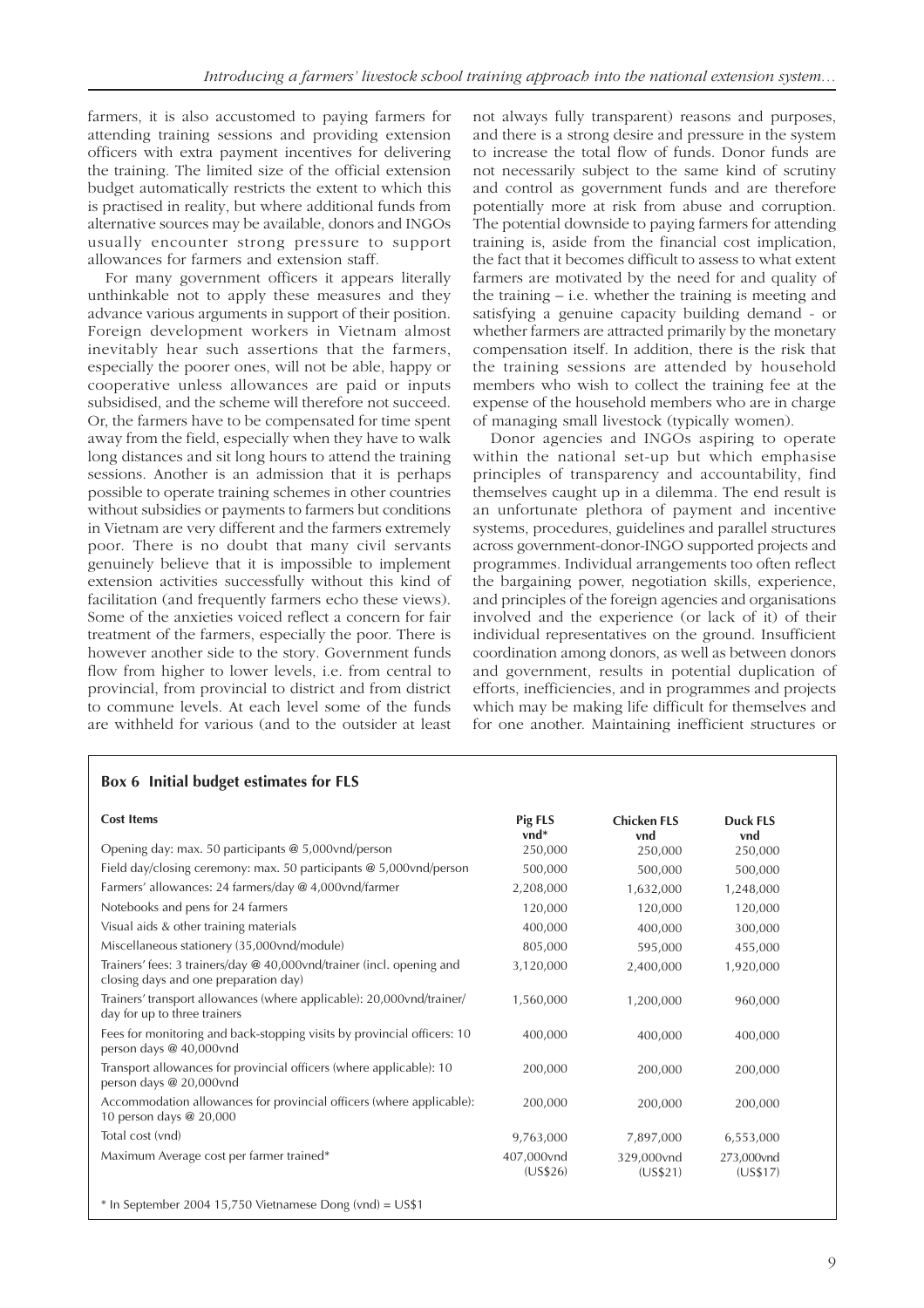#### **Box 7 Farmer selection criteria for FLS**

- 1. Farmers who are enthusiastic about participating in the FLS training
- 2. Farmers who are able to participate fully (i.e. have the time and labour resources) in regular, weekly classes
- 3. Farmers who intend to raise pigs or poultry in semi-scavenging / semi-intensive small-scale production systems
- 4. Farmers who are poor according to government criteria (targets: at least 60% and 70% poor farmers in pig and poultry FLS respectively; the remaining can be poor or can belong to the middle-income group)
- 5. Selection of individual household members who are in charge of the daily management of pigs/poultry (to ensure that women in particular are adequately represented)
- 6. Inclusion of different ethnic groups proportionate to their presence in the community
- 7. Inclusion of up to three farmers thought to have a strong potential to become future FLS Farmer Trainers

creating parallel structures rarely brings about the desired long-term development goals.

In the case of the Small Livestock Component it was decided to follow the cost norms of the 'sister component' within the Agricultural Sector Programme, the national IPM programme, which had been implementing its field schools for more than a decade. Initial budgets for the first round of FLS are presented in Box 6.

The budget estimates in Box 6 do not include the overhead costs associated with developing the FLS training manuals or the TOT courses. The costs of the initial round of TOT courses (excluding the hiring of international experts) ranged from around \$8000– 11,000 per course, approximately \$300–400 per trainee.

The first round of FLS is now under way in ten pilot communes with a total of just over 1000 farmers. There are approximately 24 farmers in each FLS selected by local (commune) authorities according to the criteria shown in Box 7.

Each commune maintains an official list of poor households,<sup>7</sup> which can be used to help verify selection and assure the agreed focus on the poor as the primary target group. Although the FLS programme does have a strong poverty orientation, it has been found that there are households that are simply too poor and have too few resources (especially labour) to be able to participate meaningfully in the FLS programme. The programme therefore focuses on the economically active poor, i.e. those small-scale farmers who have the available labour and basic resources required to manage a small livestock enterprise. This allows for the selection of some medium-income farmers as well (approximately one-third of the participants) in order to encourage farmer-to-farmer interaction across income levels. Almost all the farmers selected in the first round of FLS already raise small livestock so it is not a new enterprise to them.

Elsewhere, in Bangladesh (Fattah, 1999) and Benin (Nielsen, 2003), strict poverty criteria have been successfully applied in the selection of farmer participants in field schools on poultry. In Senegal (Prag, 2004) poverty-oriented selection criteria were formulated by the communities themselves (village councils, farmers' groups), thereby creating a strong community-based commitment to the success of the training activities. In Senegal, the results showed a higher commitment and adoption of new poultryraising techniques among the very poor than among the medium-poor.

An FLS is typically conducted by a team of two or three trainers from commune and district levels, including animal production and husbandry technicians, livestock health officers and representatives of farmers' organisations. Provincial-level officers are only rarely members of training teams. Their busy work schedules and administrative responsibilities, combined with the long distances they often have to journey from provincial centres to the villages where the FLS take place, generally prevent them from becoming regular, fully-fledged trainers. Their involvement in monitoring and back-stopping the FLS is nevertheless important to help ensure that provincial management and decision-makers are informed and part and parcel of the general implementation process, and feel committed to the programme.

Training sessions are usually scheduled for one morning a week (or sometimes two in order to intensify and shorten the overall length of the FLS), with a module typically lasting around three to four hours. Following a quick recap of the issues covered in the previous module, the main trainer introduces the new topic(s), followed by group work where farmers are asked to reflect on and reply to sets of basic questions on the material just covered. The answers are presented and discussed *in plenum*, group by group. This is followed by visits to nearby farms where participants are asked to focus on the topic of the day, note down relevant observations and often prepare answers to set questions handed out before the farm visits. Upon return to the classroom, the answers are in turn discussed and summarised in small groups and subsequently presented and discussed in plenary. After a mid-morning break, and following a game or a song, the class reconvenes. The lead trainer goes through the remainder of the day's curriculum, followed again by group work where the farmers are asked to discuss answers to set questions relating to the technical information just presented by the trainer. As before, the groups then present their work one by one, with the other groups encouraged to comment, add and correct. Finally the main trainer sums up the contents and main lessons of the day's module, before entertaining final questions and clarifications and closing the class.

Early feedback from the field suggests that the new training approach is generally very well received. There is a high demand from local authorities, trainers and farmers for new FLS and for a rapid expansion of the scale of the programme. There is no doubt that the programme is meeting an important gap and addressing a basic need. For almost all the participating farmers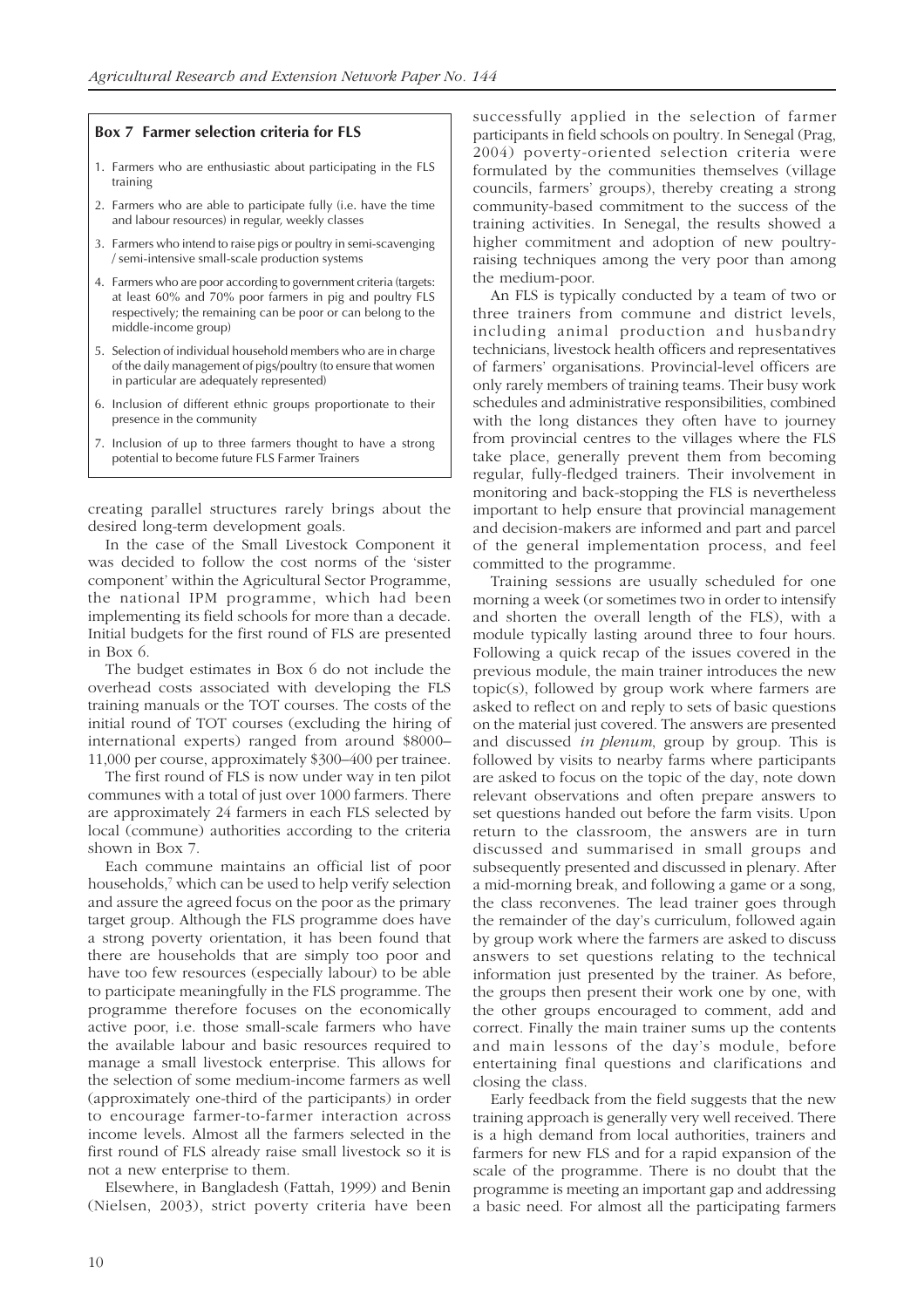this is the first time they have received formal training in pig, chicken or duck husbandry. This fact alone is stimulating interest and demand. There is a feeling of excitement among farmers and trainers that something new and valuable is being offered. Some local extension offices furthermore report that they have started adopting the new training methods in their regular, routine work and in livestock project activities financed by other donor agencies.

This enthusiasm for new learning and capacity building is to some extent mixed with and confounded by the desire to access and receive resources (i.e. funds), at times making it difficult to gauge the real demand for and merit of the training itself. In order to assess the FLS concept, the progress made so far and the appropriateness of the training, including options for adjustment and improvement, the Small Livestock Component invited two external consultants to evaluate the initial phase of programme implementation (Danish Agricultural Advisory Service, 2004). The following observations and recommendations made by the consultants are worth highlighting at this juncture:

- The training manuals are appropriate working tools for the trainers (although some parts need revision), but their direct use with farmers is inappropriate. The curriculum needs interpretation into training materials relevant to the actual, practical situation at the comprehension level of farmers.
- The training method is still very much trainer-led, emphasising knowledge and technology transfer but lacking focus on the development of practical and managerial skills; the prioritisation of topics in the curriculum does not consider this adequately.
- The intensive group training approach provides good opportunities for exchange of experiences; at this early stage of the programme this opportunity is not yet being explored.
- Improved designs are needed for better use of the on-farm observations the participants make with regard to problems and problem solving.
- Financial sustainability will mean reducing the current operating costs of the programme. Important cost reduction measures include moving the training as much as possible to the local level and using Farmer Trainers. It may furthermore be considered whether FLS training could operate at a lower level of intensity in some places.
- The training programme greatly increases the access for participating farmers to training and services, through its capacity building and strengthening of information flows; this is a precondition for strengthening demand.

The report strongly recommends that further development and refinement of the approach be given priority before it is decided to scale up the programme.

#### **3 THE CHALLENGES AHEAD**

The FLS programme is in many ways still in its infancy and further development and institutionalisation face a number of essential challenges. An immediate challenge is to improve on the training quality and delivery. Despite sincere efforts to promote

participatory and interactive learning, the feedback from the early stages of programme implementation suggests that more training of trainers is needed especially in methods and facilitation of adult learning processes. There remains a strong tendency and temptation to adhere to old routines and instruction methods and a reluctance, or perhaps inability, to venture into the unfamiliar territory of experimental and exploratory learning. The new concepts of participatory, actionbased discovery learning have not yet been sufficiently grasped and appreciated. Individual trainers may here and there be in the process of transforming extension at grassroots level, but overall the extension system is still very much grounded in familiar territory.

Another challenge is to determine what defines, drives and sustains a 'good FLS'. A good FLS relies on a team of good trainers and motivated, capable farmers. Good trainers must not only be technically competent and skilled, open-minded facilitators, they must also be motivated, committed, and enthusiastic. And they must have the necessary institutional flexibility, room and support to continuously develop and (re)define their new role(s). Creating the necessary institutional room for manoeuvre can be a very cumbersome and slow process, and building a new training programme on the assumption that the good trainers and openminded institutions are or will easily become available is naive. It is important to aim for top quality yet to be able to work with second (or at times third) best.

Individual abilities and aptitudes differ and many will find it difficult to break out of the traditional mould, and may prefer to, or even be obliged to, fall back into their familiar, comfortable and habitual roles as instructors representing the 'authority'. Some extension staff may find themselves caught in an uncomfortable dilemma: on the one hand they are expected to remain loyal towards a system which partly justifies its own existence and generates its own income through the promotion and sale of farm inputs, usually to wellconnected, better-off farmers; on the other hand they are now being retrained to refocus their attention on poor smallholders who represent a less lucrative and less well-connected market, with only limited purchasing power.

The commitment and motivation of trainers/ extension workers is directly linked to reward and incentive structures. The FLS programme is currently being piloted in a limited number of communes, with costs covered through a donor grant. If, however, it is to emulate a programme like the national IPM-FFS programme in terms of scale and outreach, i.e. training hundreds of thousands of farmers, then alternative means of financing must be identified. One can no longer safely assume access to continuous flows of donor funds (which the IPM-FFS programme had over the past decade) or rely on government funds, which aren't there.

This is perhaps the key challenge for a pro-poor extension programme like FLS. It should identify and promote a farmer-led and demand-driven approach, in which extension personnel and animal health workers are called upon to address a specific need,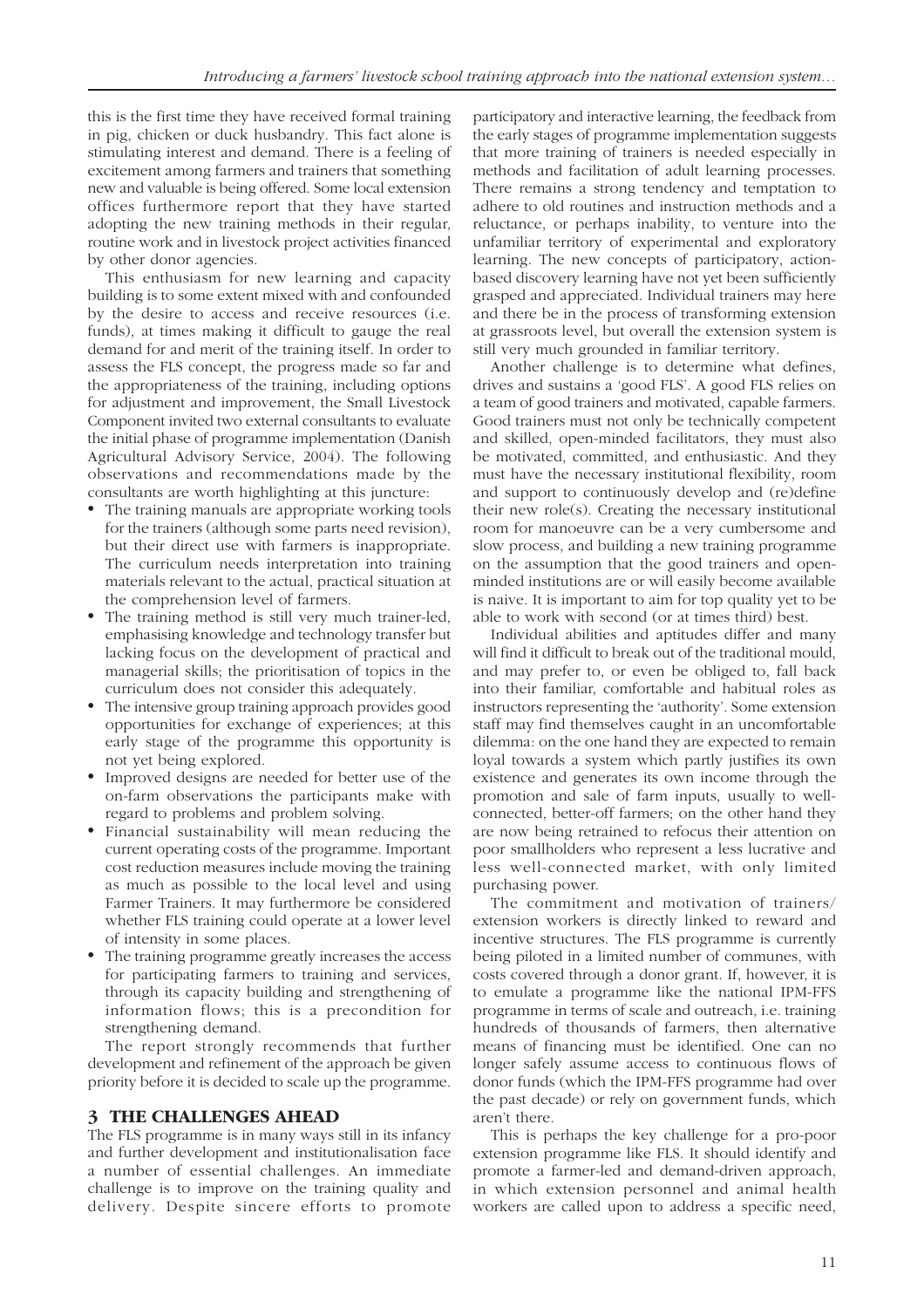are paid by the farmers, and where the majority of issues are taken care of by the farmers' groups themselves in their communities. Such development has already been initiated in elsewhere, for instance in Africa (Simpson and Owens, 2002). However, there is still a need for in-depth analysis of the specific conditions needed to support a successful weaning of farmers and extension workers from depending on government or donor support to becoming active providers and recipients of services on a cost-recovery basis.

In the case of Vietnam, there appears to be little alternative to the option of gradually transforming the present system of supply-driven, subsidised service delivery largely monopolised by the government system, into a more demand-based, pluralistic system, if a large population of rural poor are to have access. Issues such as public-private partnerships and user payment are still, however, very much taboo within the official extension system in Vietnam and presently there are no formal alternatives to a public system, which still only manages to reach a fraction of the total farming community.<sup>8</sup> But it can only be a question of time, and perhaps even a relatively short time before these constraints and challenges are confronted and addressed.

There is growing evidence that the problem is being recognised, e.g. in subtle changes in language and communications by government officials. However, this is a system which is not traditionally geared towards openly exposing and challenging its own weaknesses. It is one where only success and achievement are recognised, where there is little room for trial and experimentation, with almost zero tolerance of error, so it is understandable that these changes will come only at a measured pace. As a senior official in the national agricultural extension system observed upon returning from a study tour to Europe, it had taken the extension system in Denmark more than thirty years to move from a state-subsidised to a fully farmerfinanced extension system. Vietnam was only just at the beginning of that road. That very much sums up the predominant mode of thinking. And it reconfirms the key lesson learnt so far, namely that time, patience and perseverance are required to facilitate the desired changes in attitudes and behaviour needed for institutional transformation – often far more time and patience than envisaged in ambitious, short-sighted and disbursement-driven donor- and government funded projects.

#### **Cost-effectiveness and sustainability**

The field school approach has elsewhere been characterised as an intensive and costly training approach once all overhead costs have been accounted for (Feder et al., 2003). This obviously puts the economic viability of the approach and the scope for scaling up into question. Our initial experiences suggest that the cost of conducting FLS-TOT courses ranges from \$300–400 per trainee, whereas the cost of a full FLS averages around \$17–26 per farmer (Box 6).

Preliminary trials on the Small Livestock Component were conducted with various local, exotic and crossbred poultry before the FLS programme began. These indicate profit margins of up to at least \$50 per year for a poor household raising three or four batches of broilers (15–20 pullets/flock) in three to four month cycles, within an improved, semi-scavenging management system. This suggests that the cost for a farmer of participating in a chicken FLS can be recovered at least twice inside a year. It may therefore justify the investment from a farmer's perspective, although it may not be enough to persuade a poor farmer to actually pay up-front for the training and inputs required. But whether this represents a good investment seen from an institutional point of view is a different matter. The costs and benefits will have to be compared with those of alternative modes and means of extension delivery and weighed against the cost of doing little or nothing in order to determine where and when an intensive field school-based intervention is appropriate and justifiable. Unfortunately systematic, comparative studies addressing such issues are rare.

Until small-scale farmers gain confidence in and are able to access and become committed to paying the cost of training/extension services, at least in part, it will remain difficult to measure the genuine demand for and the real value of these services. Farmers will also have to become accustomed to systematic recording of inputs, outputs, expenses and income, and be able to calculate simple gross margins and productivity indicators (weight gain, egg laying rates, mortality/survival rates, etc.) under different scenarios. Only then will it become possible to compute with a higher level of confidence the value added of improved services and improved livestock management. Until that time we may remain tempted to do with optimistic best-guesses to justify what seems to be worthwhile pro-poor development interventions into complex farming systems situated in complex rural realities. It is true that farmers often know best when it pays to do something. It is also true however, that farmers easily are misinformed and led to believe that something is worth investing in, when in reality it is not or the associated risks of failure are too high.

#### **4 CONCLUSIONS**

#### **FLS within a broader enterprise development framework**

The FLS programme has been conceived within the national extension system with the aim of bringing it into the mainstream of the national setup. On-going reforms and streamlining in the public sector mean that hard questions will have to be asked regarding an appropriate future home for programmes such as this. Is there sufficient readiness and (absorption) capacity to host and manage an extensive FLS programme within the national extension system? Should the programme be institutionalised and mainstreamed from central level downwards or should a more decentralised, bottomup type of approach be adopted? This would mean for example working directly with those provinces, districts, communes and villages which are genuinely prepared to introduce and experiment with alternative extension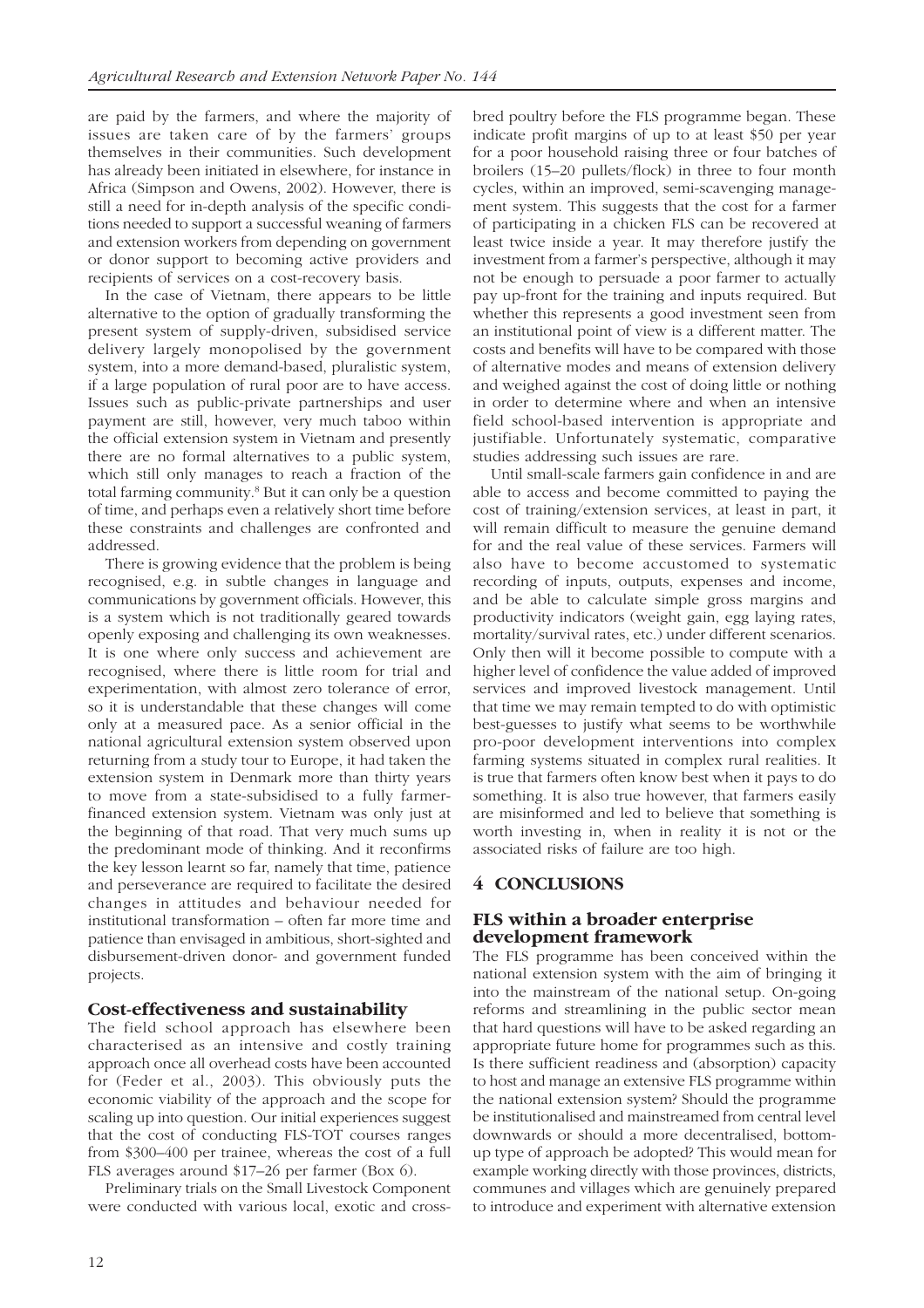approaches and are committed to allocating sufficient counterpart (government) funds to facilitate the process. What other alternatives exist? Would the mass organisations, the Vietnam's Farmers' Union and the Women's Association, with their nationwide coverage and reach down to grassroots level provide more suitable homes? Or is the way forward a combination, a hybrid, of the above? Would the introduction of a more pluralistic system, encouraging and providing a level playing field for other players such as private business, input suppliers, and NGOs to compete in the (regulated) delivery of extension services on a commercial (for-profit) basis, work? These are some of the questions that are likely to occupy the minds of decision-makers and planners in the coming time, and which will shape the future of agricultural extension in Vietnam.

FLS is not an end in itself, but a means to an end – in this case capacity building for improved smallholder livestock management and income generation. It is therefore not a stand-alone tool, but rather a pivotal element in a broader pro-poor strategy for addressing the development needs and constraints that smallholders face. The initial baseline study and rapid appraisals conducted by the Small Livestock Component identified access to knowledge and information, capital, technology (especially improved animal health services and breeds) and market access

as the key obstacles to improved livestock production. The future success of an extension programme such as FLS will depend not only on the way in which the training itself is implemented and managed. It also depends on the way in which training and extension activities are linked with other complementary efforts to make available better quality and more reliable services for smallholders.

FLS groups provide potentially powerful platforms on which to base more holistic community development interventions, and promote business development services on a more commercial basis for sustained small livestock micro-enterprise development, as conceptualised in Figure 1. That, however, is a quite different story yet to be explored and told. The point of departure in that story would be a livestock subsector analysis and a market needs assessment to determine the factors and forces driving the model from a market-oriented perspective, i.e. from the demand side as opposed to the supply side. To pursue such a framework effectively would, however, first of all require broader appreciation of the fact that strategies for modernisation and growth and strategies for poverty reduction through pro-poor development efforts targeted directly at the poor are not incompatible. Economically active small-scale farmers, including the poor, need to be seen as active players within the overall framework of equitable, national growth.

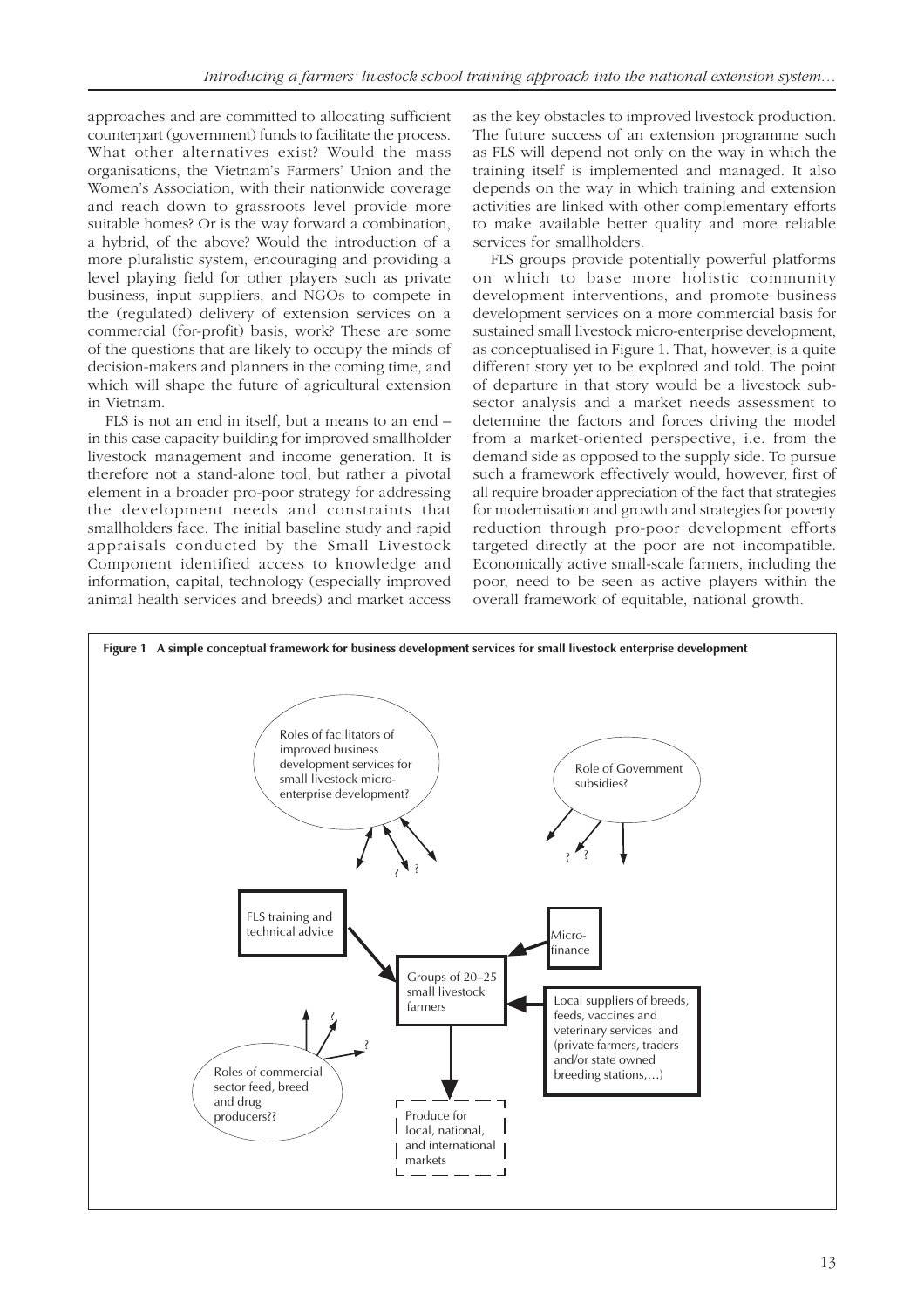#### **REFERENCES**

- ASPS-Small Livestock Component (2004) Farmer Livestock School Training manuals on smallholder pig, semi-scavenging chicken and duck production. National Agricultural Extension Centre, Ministry of Agriculture and Rural Development, Hanoi (in Vietnamese).
- Conroy, C. (2001) *Participatory technology development with livestock keepers: A guide*. Chatham, UK: NRI.
- CPRGS (2002, 2003) The comprehensive poverty reduction and growth strategy, The Socialist Republic of Vietnam, Hanoi.
- Danish Agricultural Advisory Service (2004) 'Farmer livestock schools in Vietnam: Assessment of the training concept and recommendations for further development'. Final Report.
- Dolberg, F. (2003) 'Review of household poultry production as a tool in poverty reduction with focus on Bangladesh and India. Pro-poor Livestock Policy Initiative', *PPLPI Working Paper* No. 6. Rome: FAO. 34 pp. (Website: www.fao.org/ag/againfo/projects/ en/pplpi/docarc/wp6.pdf)
- Farrington, J., Christoplos, I., Kidd, A. and Beckman, M. (2002) 'Creating a policy environment for propoor agricultural extension: The who? what? and how?' *Natural Resource Perspectives*, No. 80. London: Overseas Development Institute.
- Fattah, K.A. (1999) 'Poultry as a tool in poverty eradication and promotion of gender equality' in F. Dolberg and P.H. Petersen (eds), Poultry as a tool in poverty eradication and promotion of gender equality. Proceedings of a Workshop, Tune Landboskole, Denmark, 22–26 March 1999, pp. 16– 28.
- Feder, G., Murgan, I. and Quizon, J.B. (2003) Sending farmers back to school: The impact of farmer field schools in Indonesia. *World Bank Policy Research Paper* 3022. Washington DC: World Bank.
- Gueye, E.F. (2000) 'Women and family poultry production in Africa', *Development in Practice*, No. 10 pp. 98–102.
- Hoang, X.T. and Nguyen, V.K. (2003) Agricultural extension services for the poor: A documentation review. VUFO-NGO Resource Centre, Hanoi, Vietnam.
- IFAD (2004) Livestock services and the poor, a global initiative: Collecting, coordinating and sharing experiences. Rome: International Fund for Agricultural Development.
- IFPRI (2001) Policy options for using livestock to promote rural income diversification and growth in Viet Nam. International Food Policy Research Institute, final report submitted to the Royal Embassy of Denmark and the Ministry of Agriculture and Rural Development, Hanoi.
- Joensen, L. (2002) Intra-household decision-making and livestock investment patterns in Thanh Hoa Province, Vietnam. Unpublished MSc dissertation, Dept. of Agricultural Economics, Department of Economics and Natural Resources, Royal Veterinary

and Agricultural University (KVL), Copenhagen. 119 pp.

- Khieu, B. (1999) 'Chicken production, food security and renovative extension methodology in the SFPS Cambodia', in F. Dolberg and P.H. Petersen (eds), Poultry as a tool in poverty eradication and promotion of gender equality. Proceedings of a Workshop, Tune Landboskole, Denmark, 22–26 March 1999, pp. 231–43.
- Minjauw, B. (ed.) (2001) Training of trainers manual for livestock farmer field schools. Nairobi: ILRI.
- Minjauw, B., Muriuki, H.G. and Romney, D. (2003) Field schools for Kenyan dairy farmers. *Low External Input Sustainable Agriculture (LEISA) Magazine*, March 2003.
- Nielsen, H. (2003) Review of the smallholder poultry model developed in Benin. Network for smallholder poultry development. Copenhagen.
- Nin A., Lapar, K.L. and Ehiu, E. (2003) 'Globalisation, trade liberalisation and poverty alleviation in Southeast Asia: The case of the livestock sector in Vietnam', International Livestock Research Institute (ILRI). Paper presented at the sixth annual conference on global economic analysis, 12–14 June 2003. Scheveningen, The Hague.
- Prag, E. (2004) *Etude d'évaluation des Projets d'aviculture villageoise à petite échelle au Sénégal exécutés par la Comité de Lutte pour la Fin de la Faim (COLUFIFA) en Casamance et par le Projet d'Organisation et de Gestion Villageoise, phase 2 (POGV2) à Kaolack (financés par Danida et FIDA).* Impact Assessment Report, Cts – Cykler til Senegal, Copenhagen.
- Riise, J.C., Permin, A. Larsen, C.E.S. and Idi, A. (2004) 'Optimising appropriate technology transfer to small producers', Paper No. 1386, Proceedings of the World Poultry Congress. Istanbul, 8–12 June 2004. Website: www.wpc2004.org
- Riise, J.C., Permin, A., and Kryger, K.N. (2005) 'Strategies for developing family poultry production at village level – Experiences from West Africa and Asia', *World's Poultry Science Journal,* Vol. 61, March 2005. p. 15–22
- Simpson, B.M. and Owens, M. (2002) 'Farmer field schools and the future of agricultural extension in Africa', *SD Dimensions*. Sustainable Development Department, FAO. Rome: FAO. Website: www.fao.org/sd/2002/KN0702a\_en.htm. p.1–8.
- Vu, T. (2003) 'The political economy of pro-poor livestock policy-making in Vietnam. Pro-Poor Livestock Policy Initiative', *PPLPI Working Paper* No. 5. Rome: FAO.
- Van de Fliert, E., Pontius, J. and Roling, N. (1995) 'Searching for strategies to replicate a successful extension approach: Training of IPM trainers in Indonesia', *European Journal of Agricultural Education and Extension*, Vol. 1, No. 4, pp. 41–63.
- World Bank (2003) Vietnam Development Report 2004: Poverty. Joint Donor Report to the Vietnam Consultative Group Meeting, Hanoi.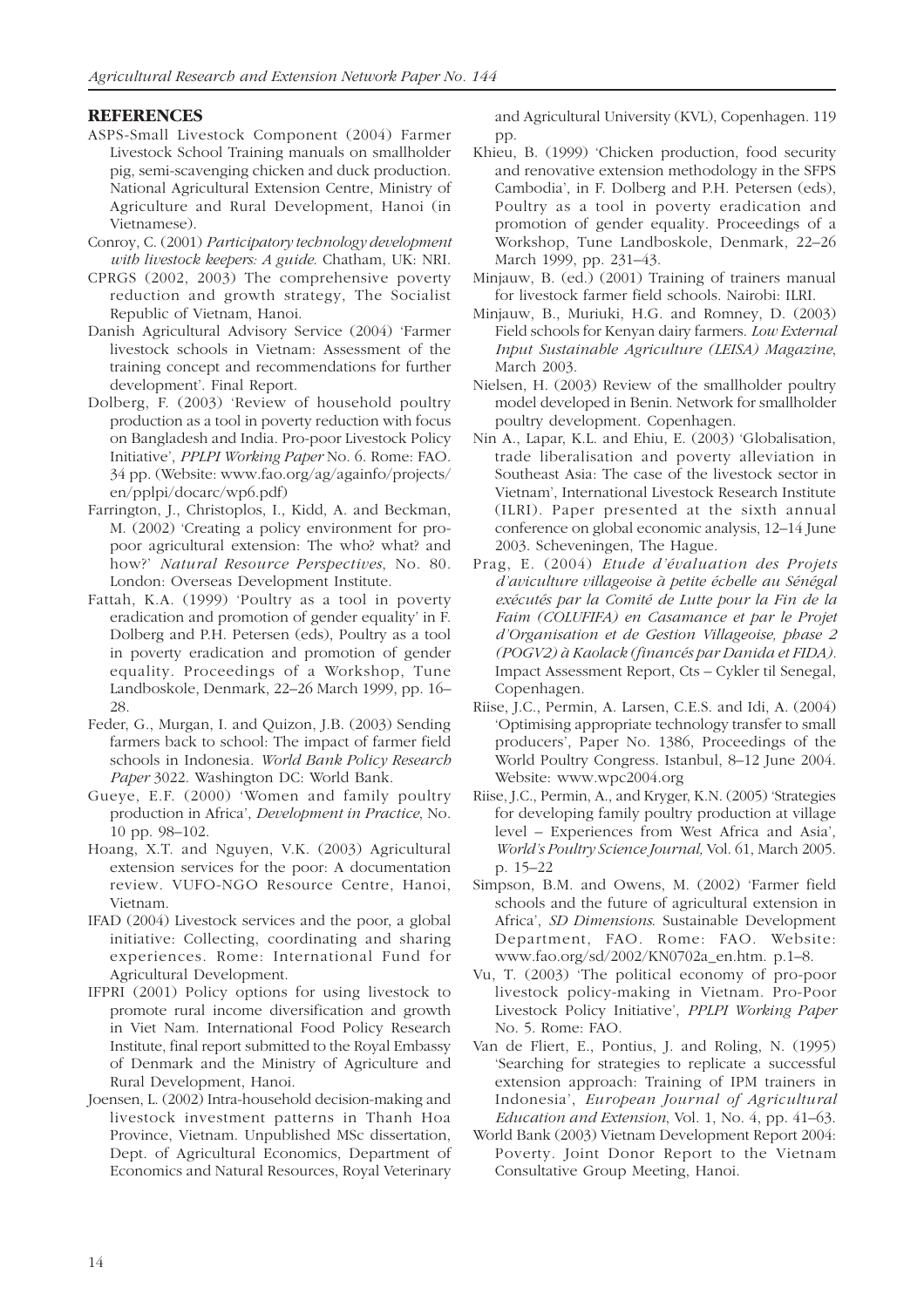#### **ENDNOTES**

- 1 For an excellent introduction to the political economy of pro-poor livestock policy-making in Vietnam, see Vu (2003).
- 2 For a general introduction to the FFS concept and activities, visit for instance the Community IPM website: www.communityipm.org/
- 3 In Vietnam, it is estimated that around 70–80% of smallholders raise poultry and/or pigs in traditional backyard systems.
- 4 See for instance the web pages of the Network for Smallholder Poultry Development (www.poultry.kvl.dk) and the International Network for Family Poultry Development (INFPD) (www.fao.org/ag/againfo/subjects/en/infpd/ home.html).
- 5 The manuals have so far been published in Vietnamese (ASPS-Small Livestock Component, 2004). English translations are being prepared.
- 6 A training package on Participatory Agricultural Extension Methodology (PAEM) was recently published by a group of donor-supported projects (incl. GTZ, EU, SNV). Visit the following website for more information: http://sfdp.t35.com/
- 7 At the time of initiating the first round of FLS, the definition of poor, according to Vietnam's Ministry of Labour, Invalids and Social Affairs (MOLISA) was a monthly per capita income of less than 100,000vnd (about \$6) in rural lowland areas and 80,000vnd (\$5) in upland areas.
- 8 The typical ratio of extension workers to farmers is around 1:1,000–2,000.